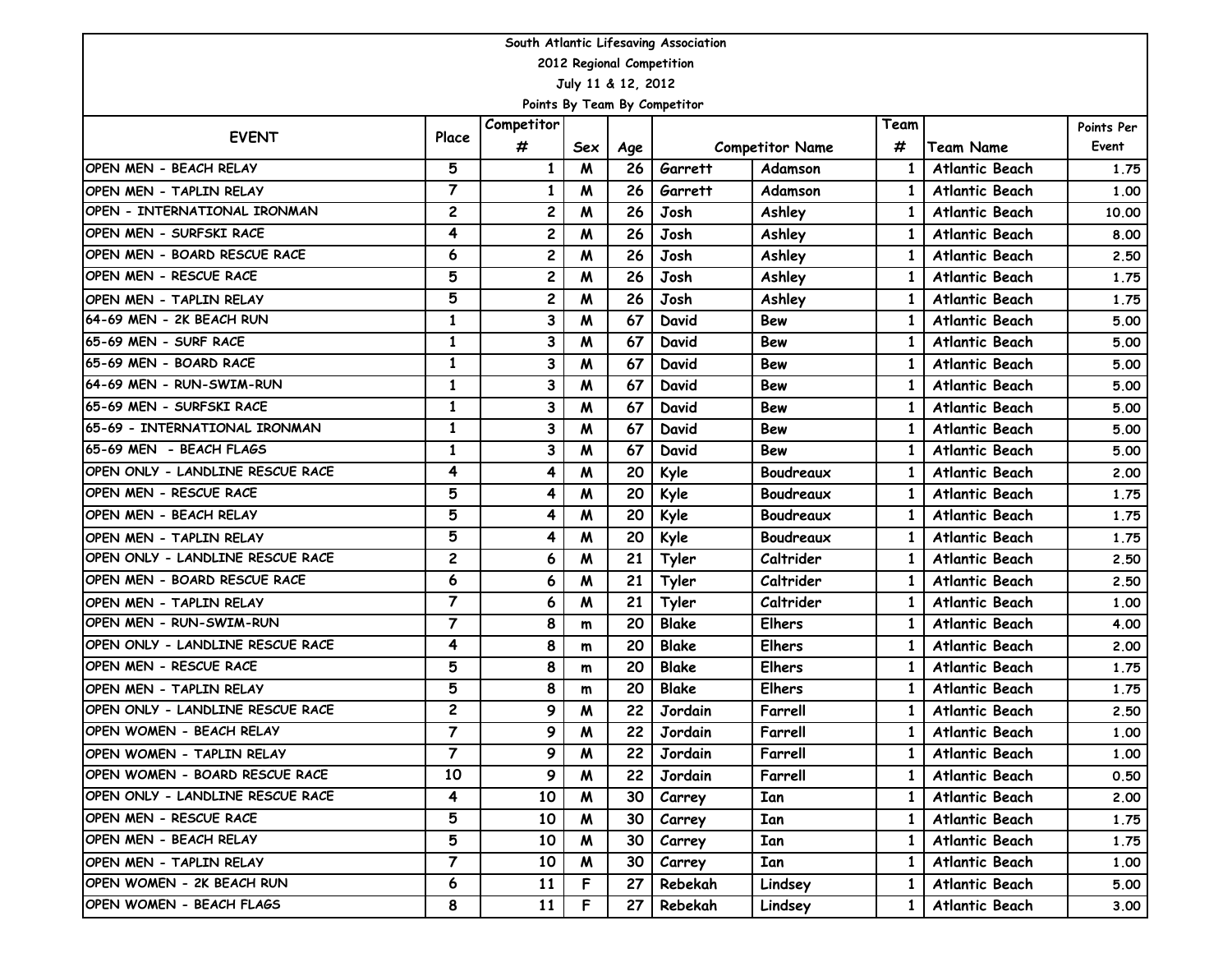| South Atlantic Lifesaving Association |                |            |                |     |              |                        |              |                       |            |  |  |  |  |
|---------------------------------------|----------------|------------|----------------|-----|--------------|------------------------|--------------|-----------------------|------------|--|--|--|--|
| 2012 Regional Competition             |                |            |                |     |              |                        |              |                       |            |  |  |  |  |
| July 11 & 12, 2012                    |                |            |                |     |              |                        |              |                       |            |  |  |  |  |
| Points By Team By Competitor          |                |            |                |     |              |                        |              |                       |            |  |  |  |  |
| <b>EVENT</b>                          | Place          | Competitor |                |     |              |                        | Team         |                       | Points Per |  |  |  |  |
|                                       |                | #          | Sex            | Age |              | <b>Competitor Name</b> | #            | <b>Team Name</b>      | Event      |  |  |  |  |
| OPEN ONLY - LANDLINE RESCUE RACE      | 4              | 11         | F              | 27  | Rebekah      | Lindsey                | 1            | Atlantic Beach        | 2.00       |  |  |  |  |
| OPEN - INTERNATIONAL IRONWOMAN        | 9              | 11         | F              | 27  | Rebekah      | Lindsey                | 1            | Atlantic Beach        | 2.00       |  |  |  |  |
| OPEN WOMEN - BEACH RELAY              | $\overline{7}$ | 11         | F              | 27  | Rebekah      | Lindsey                | 1            | Atlantic Beach        | 1.00       |  |  |  |  |
| OPEN WOMEN - TAPLIN RELAY             | $\overline{7}$ | 11         | F              | 27  | Rebekah      | Lindsey                | 1            | Atlantic Beach        | 1.00       |  |  |  |  |
| OPEN WOMEN - BOARD RESCUE RACE        | 10             | 11         | F              | 27  | Rebekah      | Lindsey                | 1            | Atlantic Beach        | 0.50       |  |  |  |  |
| OPEN ONLY - LANDLINE RESCUE RACE      | $\mathbf{2}$   | 12         | M              | 19  | <b>Blake</b> | Boudreaux              | 1            | Atlantic Beach        | 2.50       |  |  |  |  |
| OPEN MEN - BEACH RELAY                | 5              | 13         | M              | 19  | Trevor       | Lynch                  | 1            | <b>Atlantic Beach</b> | 1.75       |  |  |  |  |
| OPEN MEN - TAPLIN RELAY               | 5              | 13         | M              | 19  | Trevor       | Lynch                  | 1            | Atlantic Beach        | 1.75       |  |  |  |  |
| 35-39 MEN - SURF RACE                 | 3              | 14         | M              | 39  | James        | McDaniel               |              | Atlantic Beach        | 1.00       |  |  |  |  |
| 35-39 MEN - RUN-SWIM-RUN              | 3              | 14         | M              | 39  | James        | <b>McDaniel</b>        | 1            | <b>Atlantic Beach</b> | 1.00       |  |  |  |  |
| 35-39 MEN - 2K BEACH RUN              | $\mathbf{2}$   | 15         | M              | 37  | Jamie        | Mclaughlin             | 1            | Atlantic Beach        | 3.00       |  |  |  |  |
| 35-39 MEN - BOARD RACE                | 3              | 15         | M              | 37  | Jamie        | Mclaughlin             |              | Atlantic Beach        | 1.00       |  |  |  |  |
| OPEN MEN - TAPLIN RELAY               | $\overline{7}$ | 16         | M              | 28  | Garrett      | Opper                  | 1            | Atlantic Beach        | 1.00       |  |  |  |  |
| 40-44 MEN - 2K BEACH RUN              | $\mathbf{1}$   | 17         | M              | 43  | John         | <b>Phillips</b>        | $\mathbf{1}$ | <b>Atlantic Beach</b> | 5.00       |  |  |  |  |
| 40-44 MEN - BEACH FLAGS               | $\mathbf{2}$   | 17         | M              | 43  | John         | <b>Phillips</b>        |              | <b>Atlantic Beach</b> | 3.00       |  |  |  |  |
| 40-44 MEN - SURF RACE                 | 3              | 17         | M              | 43  | John         | <b>Phillips</b>        | 1            | Atlantic Beach        | 1.00       |  |  |  |  |
| 40-44 MEN - BOARD RACE                | 3              | 17         | M              | 43  | John         | <b>Phillips</b>        | 1            | <b>Atlantic Beach</b> | 1.00       |  |  |  |  |
| 40-44 MEN - RUN-SWIM-RUN              | 3              | 17         | M              | 43  | John         | <b>Phillips</b>        |              | <b>Atlantic Beach</b> | 1.00       |  |  |  |  |
| OPEN ONLY - LANDLINE RESCUE RACE      | $\mathbf{2}$   | 18         | M              | 30  | Kenneth      | <b>Reeves</b>          | 1            | Atlantic Beach        | 2.50       |  |  |  |  |
| 30-34 MEN - BEACH FLAGS               | 3              | 18         | M              | 30  | Kenneth      | <b>Reeves</b>          | 1            | Atlantic Beach        | 1.00       |  |  |  |  |
| OPEN WOMEN - BEACH RELAY              | $\overline{7}$ | 19         | F              | 27  | Amber        | Smith                  | 1            | <b>Atlantic Beach</b> | 1.00       |  |  |  |  |
| OPEN WOMEN - TAPLIN RELAY             | 7              | 20         | F              | 20  | Hannah       | Wrenn                  | 1            | <b>Atlantic Beach</b> | 1.00       |  |  |  |  |
| 40-44 WOMEN - 2K BEACH RUN            | $\mathbf{1}$   | 207        | F              | 42  | Angela       | Ray                    | 1            | Atlantic Beach        | 5.00       |  |  |  |  |
| 40-44 WOMEN - SURF RACE               | 1              | 207        | F              | 42  | Angela       | Ray                    | 1            | Atlantic Beach        | 5.00       |  |  |  |  |
| 40-44 WOMEN - BOARD RACE              | $\mathbf{1}$   | 207        | F              | 42  | Angela       | Ray                    | 1            | <b>Atlantic Beach</b> | 5.00       |  |  |  |  |
| 40-44 WOMEN - RUN-SWIM-RUN            | $\mathbf{1}$   | 207        | F              | 42  | Angela       | Ray                    | $\mathbf{1}$ | Atlantic Beach        | 5.00       |  |  |  |  |
| 40-44 WOMEN - SURFSKI RACE            | $\mathbf{1}$   | 207        | $\overline{F}$ |     | 42 Angela    | Ray                    | $1\vert$     | Atlantic Beach        | 5.00       |  |  |  |  |
| 40-44 - INTERNATIONAL IRONWOMAN       | $\mathbf{1}$   | 207        | F              | 42  | Angela       | Ray                    | 1            | Atlantic Beach        | 5.00       |  |  |  |  |
| 40-44 WOMEN - BEACH FLAGS             | $\mathbf{1}$   | 207        | F              | 42  | Angela       | Ray                    | $\mathbf{1}$ | Atlantic Beach        | 5.00       |  |  |  |  |
| OPEN WOMEN - BEACH RELAY              | $\overline{7}$ | 207        | F              | 42  | Angela       | Ray                    | $\mathbf{1}$ | Atlantic Beach        | 1.00       |  |  |  |  |
| OPEN WOMEN - TAPLIN RELAY             | $\overline{7}$ | 207        | F              | 42  | Angela       | Ray                    | 1            | Atlantic Beach        | 1.00       |  |  |  |  |
| 50-54 MEN - BEACH FLAGS               | $\mathbf{1}$   | 208        | M              | 50  | Roger        | Wilson                 | 1            | Atlantic Beach        | 5.00       |  |  |  |  |
| 50-54 MEN - SURF RACE                 | 3              | 208        | M              | 50  | Roger        | Wilson                 | 1            | Atlantic Beach        | 1.00       |  |  |  |  |
| 50-54 MEN - BOARD RACE                | 3              | 208        | M              | 50  | Roger        | Wilson                 | 1            | Atlantic Beach        | 1.00       |  |  |  |  |
| 50-54 MEN - RUN-SWIM-RUN              | $\mathbf{3}$   | 208        | M              | 50  | Roger        | Wilson                 | $\mathbf{1}$ | Atlantic Beach        | 1.00       |  |  |  |  |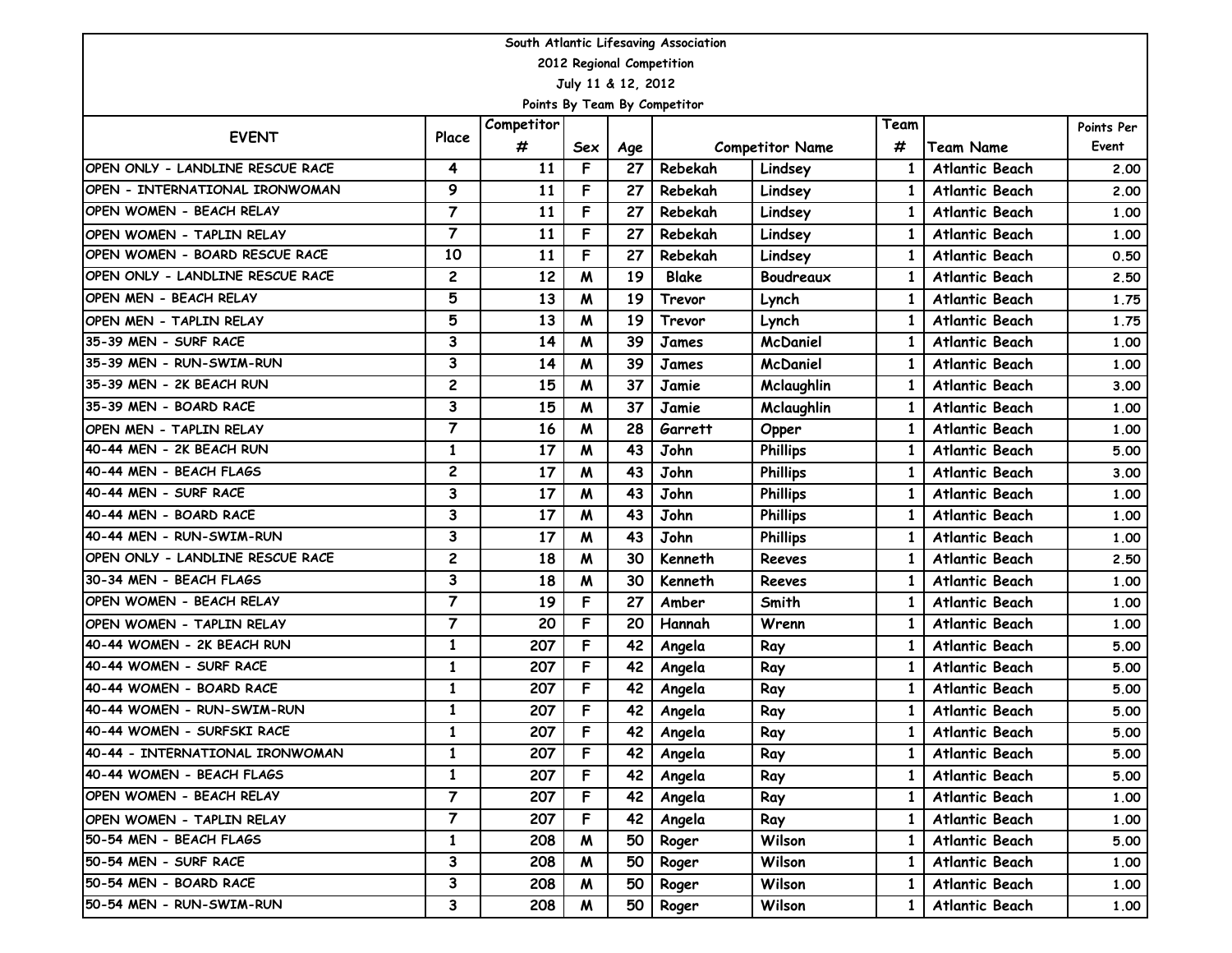| South Atlantic Lifesaving Association |                         |                 |     |                 |              |                        |              |                       |            |  |  |  |  |
|---------------------------------------|-------------------------|-----------------|-----|-----------------|--------------|------------------------|--------------|-----------------------|------------|--|--|--|--|
| 2012 Regional Competition             |                         |                 |     |                 |              |                        |              |                       |            |  |  |  |  |
| July 11 & 12, 2012                    |                         |                 |     |                 |              |                        |              |                       |            |  |  |  |  |
| Points By Team By Competitor          |                         |                 |     |                 |              |                        |              |                       |            |  |  |  |  |
| <b>EVENT</b>                          | Place                   | Competitor      |     |                 |              |                        | Team         |                       | Points Per |  |  |  |  |
|                                       |                         | #               | Sex | Age             |              | <b>Competitor Name</b> | #            | <b>Team Name</b>      | Event      |  |  |  |  |
| 50-54 MEN - SURFSKI RACE              | 3                       | 208             | M   | 50              | Roger        | Wilson                 | 1            | Atlantic Beach        | 1.00       |  |  |  |  |
| 50-54 - INTERNATIONAL IRONMAN         | 3                       | 208             | M   | 50              | Roger        | Wilson                 | 1            | <b>Atlantic Beach</b> | 1.00       |  |  |  |  |
| 55-59 MEN - 2K BEACH RUN              | $\mathbf{1}$            | 21              | M   | 59              | Daniel       | Anderson               | 2            | Carolina Beach        | 5.00       |  |  |  |  |
| 55-59 MEN - SURF RACE                 | $\mathbf{1}$            | 21              | M   | 59              | Daniel       | Anderson               | $\mathbf{2}$ | Carolina Beach        | 5.00       |  |  |  |  |
| 55-59 MEN - BOARD RACE                | $\mathbf{1}$            | 21              | M   | 59              | Daniel       | Anderson               | 2            | <b>Carolina Beach</b> | 5.00       |  |  |  |  |
| 55-59 MEN - RUN-SWIM-RUN              | $\mathbf{1}$            | 21              | M   | 59              | Daniel       | Anderson               | 2            | Carolina Beach        | 5.00       |  |  |  |  |
| 155-59 MEN - SURFSKI RACE             | $\mathbf{1}$            | 21              | M   | 59              | Daniel       | Anderson               | $\mathbf{2}$ | <b>Carolina Beach</b> | 5.00       |  |  |  |  |
| 55-59 - INTERNATIONAL IRONMAN         | $\mathbf{1}$            | 21              | M   | 59              | Daniel       | Anderson               | $\mathbf{2}$ | Carolina Beach        | 5.00       |  |  |  |  |
| 55-59 MEN - BEACH FLAGS               | $\mathbf{2}$            | 21              | M   | 59              | Daniel       | Anderson               | 2            | Carolina Beach        | 3.00       |  |  |  |  |
| OPEN MEN - SURFSKI RACE               | 9                       | 22              | M   | 22              | Evan         | Anderson               | $\mathbf{2}$ | <b>Carolina Beach</b> | 2.00       |  |  |  |  |
| OPEN - INTERNATIONAL IRONMAN          | 10                      | 22              | M   | 22              | Evan         | Anderson               | $\mathbf{2}$ | Carolina Beach        | 1.00       |  |  |  |  |
| OPEN MEN - TAPLIN RELAY               | 8                       | 22              | M   | 22              | Evan         | Anderson               | 2            | Carolina Beach        | 0.75       |  |  |  |  |
| OPEN WOMEN - BEACH RELAY              | 3                       | 23              | F   | 24              | Victoria     | <b>Baker</b>           | $\mathbf{2}$ | <b>Carolina Beach</b> | 2.25       |  |  |  |  |
| OPEN WOMEN - RESCUE RACE              | 8                       | 23              | F   | 24              | Victoria     | <b>Baker</b>           | $\mathbf{2}$ | <b>Carolina Beach</b> | 0.75       |  |  |  |  |
| OPEN WOMEN - TAPLIN RELAY             | 8                       | 23              | F   | 24              | Victoria     | <b>Baker</b>           | 2            | <b>Carolina Beach</b> | 0.75       |  |  |  |  |
| <b>OPEN WOMEN - BEACH FLAGS</b>       | $\overline{7}$          | 24              | F   | 21              | Alyssa       | <b>Bennett</b>         | $\mathbf{2}$ | <b>Carolina Beach</b> | 4.00       |  |  |  |  |
| OPEN WOMEN - BEACH RELAY              | 5                       | 24              | F   | 21              | Alyssa       | <b>Bennett</b>         | $\mathbf{2}$ | Carolina Beach        | 1.75       |  |  |  |  |
| OPEN WOMEN - TAPLIN RELAY             | 8                       | 24              | F   | 21              | Alyssa       | <b>Bennett</b>         | 2            | Carolina Beach        | 0.75       |  |  |  |  |
| OPEN WOMEN - RESCUE RACE              | 10                      | 24              | F   | 21              | Alyssa       | <b>Bennett</b>         | $\mathbf{2}$ | Carolina Beach        | 0.25       |  |  |  |  |
| OPEN MEN - TAPLIN RELAY               | 8                       | 25              | M   | 17              | Ben          | Clark                  | $\mathbf{2}$ | Carolina Beach        | 0.75       |  |  |  |  |
| 30-34 MEN - 2K BEACH RUN              | $\mathbf{2}$            | 26              | M   | 30              | Shawn        | Johnson                | 2            | Carolina Beach        | 3.00       |  |  |  |  |
| 30-34 MEN - BEACH FLAGS               | $\mathbf{2}$            | 26              | M   | 30              | Shawn        | Johnson                | 2            | Carolina Beach        | 3.00       |  |  |  |  |
| OPEN MEN - BEACH RELAY                | 4                       | 27              | M   | 20              | <b>Brian</b> | Keehn                  | 2            | Carolina Beach        | 2.00       |  |  |  |  |
| OPEN MEN - TAPLIN RELAY               | 8                       | 27              | M   | 20              | <b>Brian</b> | Keehn                  | 2            | Carolina Beach        | 0.75       |  |  |  |  |
| IOPEN WOMEN - RUN-SWIM-RUN            | 8                       | 29              | F   | 20              | Joanna       | Lewis                  | $\mathbf{2}$ | Carolina Beach        | 3.00       |  |  |  |  |
| OPEN WOMEN - RESCUE RACE              | 8                       | 29              | F   | 20              | Joanna       | Lewis                  | $\mathbf{2}$ | Carolina Beach        | 0.75       |  |  |  |  |
| OPEN WOMEN - TAPLIN RELAY             | 8                       | $\overline{29}$ | F   | 20 <sup>1</sup> | Joanna       | Lewis                  |              | 2 Carolina Beach      | 0.75       |  |  |  |  |
| OPEN WOMEN - BEACH RELAY              | 5                       | 30              | F   | 25              | Mallory      | Albritton              | 2            | Carolina Beach        | 1.75       |  |  |  |  |
| OPEN WOMEN - BEACH FLAGS              | 10                      | 30              | F   | 25              | Mallory      | Albritton              | $\mathbf{2}$ | Carolina Beach        | 1.00       |  |  |  |  |
| OPEN WOMEN - 2K BEACH RUN             | 9                       | 31              | F   | 21              | Erin         | McDaniel               | $\mathbf{2}$ | Carolina Beach        | 2.00       |  |  |  |  |
| OPEN WOMEN - BEACH RELAY              | 5                       | 31              | F.  | 21              | Erin         | McDaniel               | $\mathbf{2}$ | Carolina Beach        | 1.75       |  |  |  |  |
| OPEN WOMEN - RESCUE RACE              | 8                       | 31              | F.  | 21              | Erin         | McDaniel               | 2            | Carolina Beach        | 0.75       |  |  |  |  |
| OPEN WOMEN - TAPLIN RELAY             | 8                       | 31              | F.  | 21              | Erin         | McDaniel               | 2            | Carolina Beach        | 0.75       |  |  |  |  |
| OPEN MEN - TAPLIN RELAY               | 8                       | 32              | M   | 22              | Michael      | Mulleavey              | $\mathbf{2}$ | Carolina Beach        | 0.75       |  |  |  |  |
| OPEN MEN - BEACH RELAY                | $\overline{\mathbf{4}}$ | 33              | M   | 20 <sub>1</sub> | Logan        | Pate                   | 2            | Carolina Beach        | 2.00       |  |  |  |  |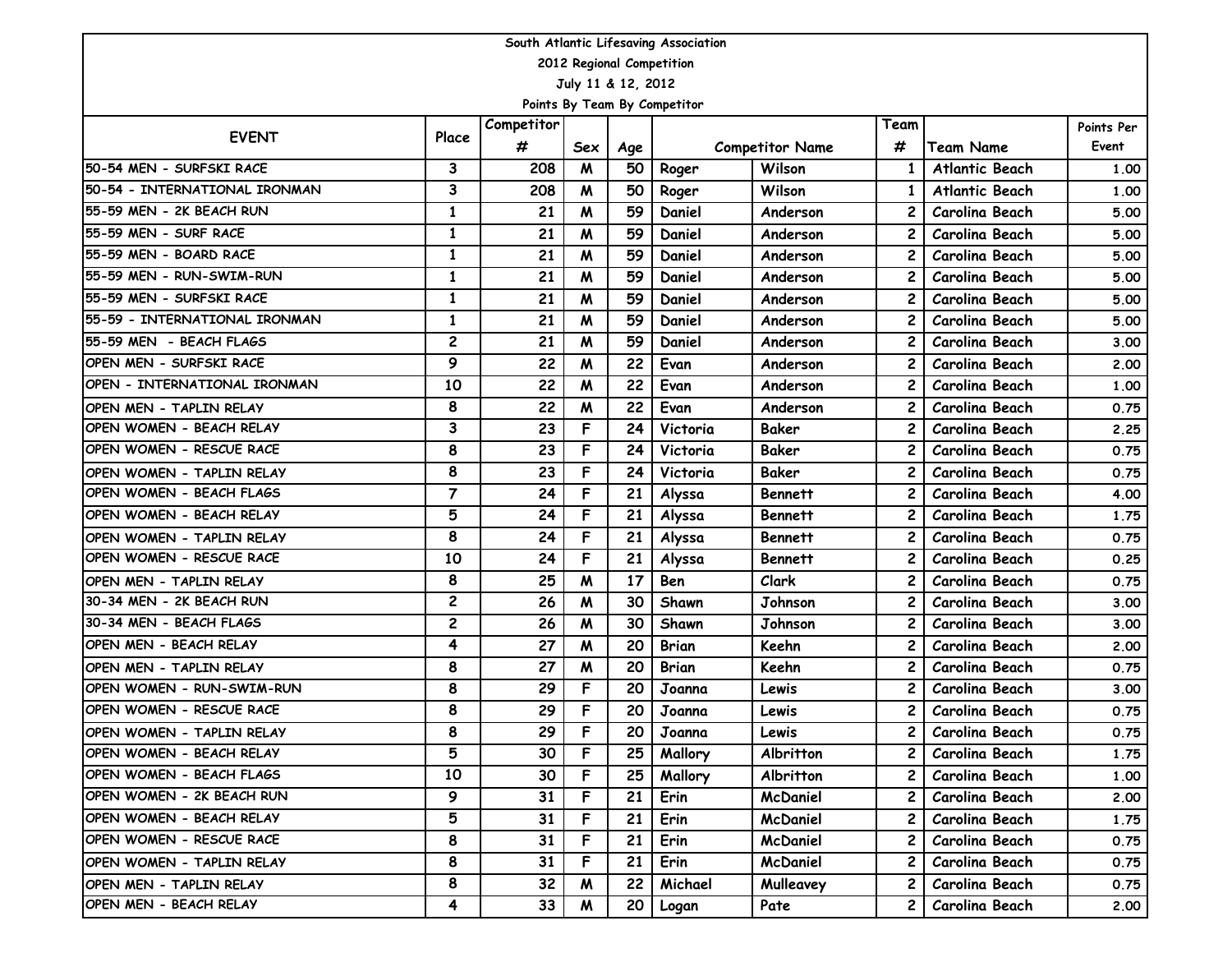| South Atlantic Lifesaving Association |                         |                 |                |                          |           |                        |                         |                          |            |  |  |  |
|---------------------------------------|-------------------------|-----------------|----------------|--------------------------|-----------|------------------------|-------------------------|--------------------------|------------|--|--|--|
| 2012 Regional Competition             |                         |                 |                |                          |           |                        |                         |                          |            |  |  |  |
| July 11 & 12, 2012                    |                         |                 |                |                          |           |                        |                         |                          |            |  |  |  |
| Points By Team By Competitor          |                         |                 |                |                          |           |                        |                         |                          |            |  |  |  |
| <b>EVENT</b>                          | Place                   | Competitor      |                |                          |           |                        | Team                    |                          | Points Per |  |  |  |
|                                       |                         | #               | Sex            | Age                      |           | <b>Competitor Name</b> | #                       | <b>Team Name</b>         | Event      |  |  |  |
| OPEN WOMEN - 2K BEACH RUN             | $\overline{7}$          | 34              | F              | 24                       | Jessica   | Patrick                | $\mathbf{2}$            | Carolina Beach           | 4.00       |  |  |  |
| OPEN WOMEN - BEACH RELAY              | 5                       | 34              | F              | 24                       | Jessica   | Patrick                | $\mathbf{2}$            | Carolina Beach           | 1.75       |  |  |  |
| OPEN WOMEN - RESCUE RACE              | 8                       | 34              | F              | 24                       | Jessica   | Patrick                | $\mathbf{2}$            | Carolina Beach           | 0.75       |  |  |  |
| OPEN MEN - BEACH RELAY                | 4                       | 35              | M              | 21                       | Michael   | Recchia                | $\mathbf{2}$            | Carolina Beach           | 2.00       |  |  |  |
| OPEN MEN - BEACH RELAY                | 4                       | 36              | M              | 23                       | Zachariah | Reynolds               | 2                       | Carolina Beach           | 2.00       |  |  |  |
| OPEN MEN - BOARD RESCUE RACE          | $\mathbf{2}$            | 37              | M              | 21                       | Eric      | Craig                  | 3                       | <b>Charleston County</b> | 5.00       |  |  |  |
| OPEN MEN - TAPLIN RELAY               | 9                       | 37              | M              | 21                       | Eric      | Craig                  | 3                       | Charleston County        | 0.50       |  |  |  |
| OPEN MEN - 2K BEACH RUN               | $\overline{2}$          | 38              | M              | 21                       | Allan     | DaPore                 | 3                       | <b>Charleston County</b> | 10.00      |  |  |  |
| OPEN MEN - TAPLIN RELAY               | 9                       | 38              | M              | 21                       | Allan     | DaPore                 | 3                       | <b>Charleston County</b> | 0.50       |  |  |  |
| OPEN MEN - BEACH RELAY                | 10                      | 38              | M              | 21                       | Allan     | DaPore                 | 3                       | Charleston County        | 0.25       |  |  |  |
| OPEN WOMEN - RESCUE RACE              | 6                       | 39              | F              | 20                       | Leanne    | Egan                   | 3                       | <b>Charleston County</b> | 1.25       |  |  |  |
| OPEN WOMEN - TAPLIN RELAY             | 6                       | 39              | F              | 20                       | Leanne    | Egan                   | 3                       | <b>Charleston County</b> | 1.25       |  |  |  |
| 35-39 MEN - SURF RACE                 | $\mathbf{1}$            | 41              | M              | 36                       | Stephen   | Fernandez              | 3                       | Charleston County        | 5.00       |  |  |  |
| 35-39 MEN - BOARD RACE                | 1                       | 41              | M              | 36                       | Stephen   | Fernandez              | 3                       | <b>Charleston County</b> | 5.00       |  |  |  |
| 35-39 MEN - RUN-SWIM-RUN              | 1                       | 41              | M              | 36                       | Stephen   | Fernandez              | 3                       | <b>Charleston County</b> | 5.00       |  |  |  |
| 35-39 - INTERNATIONAL IRONMAN         | $\mathbf{1}$            | 41              | M              | 36                       | Stephen   | Fernandez              | 3                       | Charleston County        | 5.00       |  |  |  |
| 35-39 MEN - SURFSKI RACE              | 3                       | 41              | M              | 36                       | Stephen   | Fernandez              | 3                       | <b>Charleston County</b> | 1.00       |  |  |  |
| OPEN MEN - BOARD RESCUE RACE          | 9                       | 41              | M              | 36                       | Stephen   | Fernandez              | 3                       | <b>Charleston County</b> | 1.00       |  |  |  |
| OPEN MEN - BEACH RELAY                | 10                      | 43              | M              | 19                       | Dylan     | James                  | 3                       | Charleston County        | 0.25       |  |  |  |
| OPEN MEN - BOARD RESCUE RACE          | 9                       | 45              | M              | 24                       | Tim       | Mack                   | 3                       | <b>Charleston County</b> | 1.00       |  |  |  |
| OPEN MEN - BEACH RELAY                | 10                      | 45              | M              | 24                       | Tim       | Mack                   | 3                       | Charleston County        | 0.25       |  |  |  |
| OPEN - INTERNATIONAL IRONWOMAN        | $\overline{7}$          | 46              | F              | 17                       | Summer    | Santos                 | 3                       | Charleston County        | 4.00       |  |  |  |
| OPEN WOMEN - RESCUE RACE              | 6                       | 46              | F              | 17                       | Summer    | Santos                 | 3                       | <b>Charleston County</b> | 1.25       |  |  |  |
| OPEN WOMEN - TAPLIN RELAY             | 6                       | 46              | F              | 17                       | Summer    | Santos                 | 3                       | <b>Charleston County</b> | 1.25       |  |  |  |
| OPEN MEN - BOARD RESCUE RACE          | $\mathbf{2}$            | 47              | M              | 22                       | Ed        | <b>Simmons</b>         | 3                       | Charleston County        | 5.00       |  |  |  |
| OPEN MEN - TAPLIN RELAY               | 9                       | 47              | M              | 22                       | Ed        | <b>Simmons</b>         | 3                       | <b>Charleston County</b> | 0.50       |  |  |  |
| OPEN MEN - BEACH RELAY                | 10                      | $\overline{47}$ | $\overline{M}$ | 22                       | Ed        | Simmons                | $\overline{\mathbf{3}}$ | <b>Charleston County</b> | 0.25       |  |  |  |
| OPEN WOMEN - RESCUE RACE              | 6                       | 48              | F              | 20                       | Erin      | Steffan                | 3                       | <b>Charleston County</b> | 1.25       |  |  |  |
| OPEN WOMEN - SURFSKI RACE             | $\overline{7}$          | 49              | F              | 20                       | Sarah     | Thibaudeau             | 3                       | <b>Charleston County</b> | 4.00       |  |  |  |
| OPEN - INTERNATIONAL IRONWOMAN        | 8                       | 49              | F              | 20                       | Sarah     | Thibaudeau             | 3                       | <b>Charleston County</b> | 3.00       |  |  |  |
| OPEN WOMEN - RESCUE RACE              | 6                       | 49              | F.             | 20                       | Sarah     | Thibaudeau             | 3                       | <b>Charleston County</b> | 1.25       |  |  |  |
| IOPEN WOMEN - TAPLIN RELAY            | 6                       | 49              | F              | 20                       | Sarah     | Thibaudeau             | 3                       | <b>Charleston County</b> | 1.25       |  |  |  |
| OPEN MEN - TAPLIN RELAY               | 9                       | 50              | M              | 24                       | Fred      | Tucker                 | 3                       | <b>Charleston County</b> | 0.50       |  |  |  |
| 50-54 MEN - 2K BEACH RUN              | 3                       | 209             | M              | $\overline{\phantom{0}}$ | Michael   | Bradley                | 3                       | <b>Charleston County</b> | 1.00       |  |  |  |
| OPEN WOMEN - BEACH FLAGS              | $\overline{\mathbf{4}}$ | 51              | F.             | 25 <sub>1</sub>          | Jordan    | Hill                   | 5                       | Corolla                  | 8.00       |  |  |  |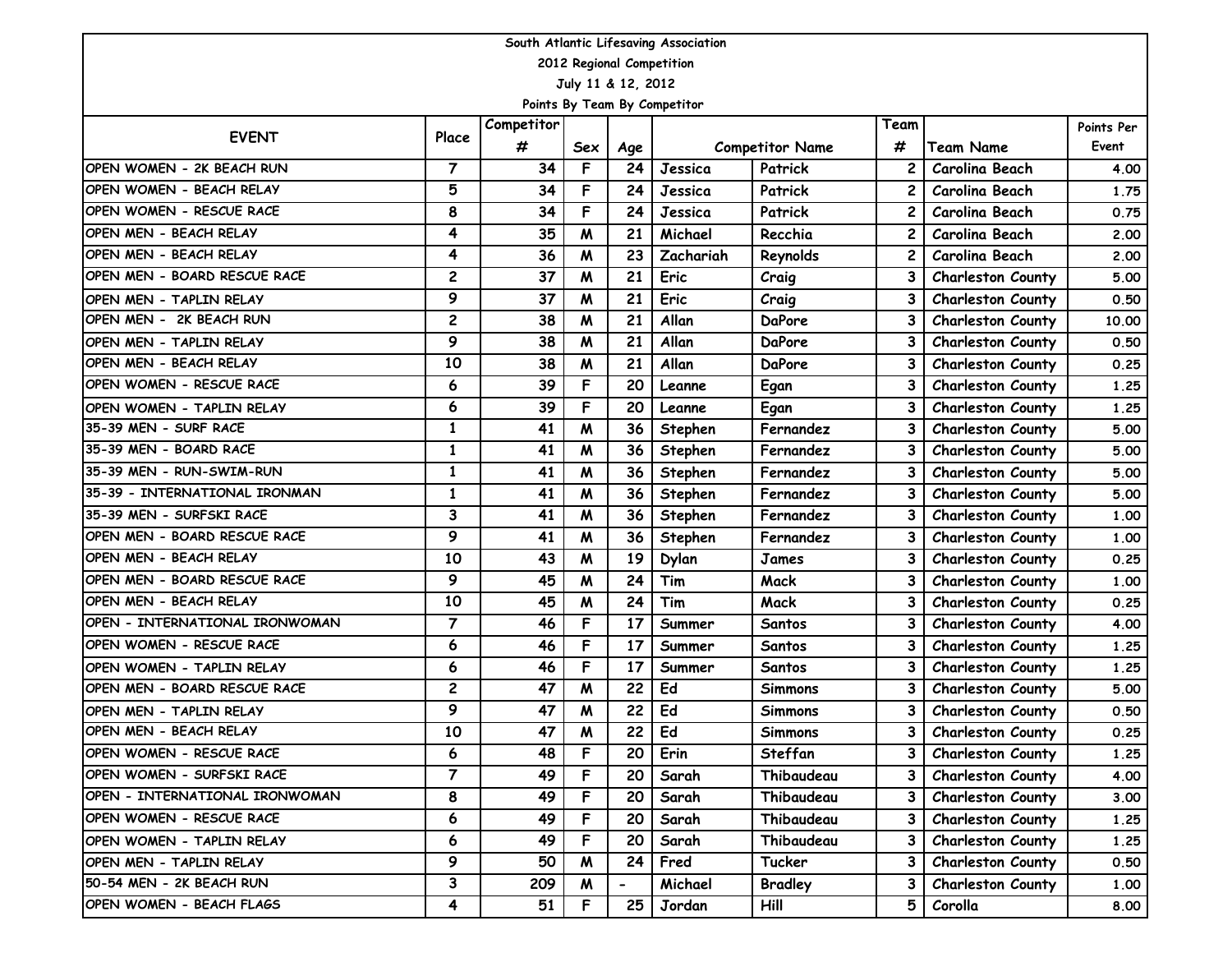| South Atlantic Lifesaving Association |                |                 |                |     |                              |                        |      |                    |            |  |  |  |
|---------------------------------------|----------------|-----------------|----------------|-----|------------------------------|------------------------|------|--------------------|------------|--|--|--|
| 2012 Regional Competition             |                |                 |                |     |                              |                        |      |                    |            |  |  |  |
| July 11 & 12, 2012                    |                |                 |                |     |                              |                        |      |                    |            |  |  |  |
|                                       |                |                 |                |     | Points By Team By Competitor |                        |      |                    |            |  |  |  |
| <b>EVENT</b>                          | Place          | Competitor      |                |     |                              |                        | Team |                    | Points Per |  |  |  |
|                                       |                | #               | Sex            | Age |                              | <b>Competitor Name</b> | #    | <b>Team Name</b>   | Event      |  |  |  |
| OPEN WOMEN - TAPLIN RELAY             | $\mathbf{1}$   | 51              | F              | 25  | Jordan                       | Hill                   | 5    | Corolla            | 3.00       |  |  |  |
| OPEN WOMEN - BEACH RELAY              | 3              | 51              | F              | 25  | Jordan                       | Hill                   | 5    | Corolla            | 2.25       |  |  |  |
| OPEN WOMEN - RESCUE RACE              | 10             | 51              | F              | 25  | Jordan                       | Hill                   | 5    | Corolla            | 0.25       |  |  |  |
| 30-34 MEN - BEACH FLAGS               | $\mathbf{1}$   | 52              | M              | 32  | Mike                         | Hudson                 | 5    | Corolla            | 5.00       |  |  |  |
| OPEN MEN - RESCUE RACE                | 3              | 52              | M              | 32  | Mike                         | Hudson                 | 5    | Corolla            | 2.25       |  |  |  |
| 30-34 MEN - 2K BEACH RUN              | 3              | 52              | M              | 32  | Mike                         | Hudson                 | 5    | Corolla            | 1.00       |  |  |  |
| OPEN WOMEN - BOARD RACE               | 6              | 53              | F              | 24  | Robin                        | Lang                   | 5    | Corolla            | 5.00       |  |  |  |
| OPEN WOMEN - SURFSKI RACE             | 6              | 53              | F              | 24  | Robin                        | Lang                   | 5    | Corolla            | 5.00       |  |  |  |
| OPEN WOMEN - BOARD RESCUE RACE        | 6              | 53              | F              | 24  | Robin                        | Lang                   | 5    | Corolla            | 2.50       |  |  |  |
| OPEN WOMEN - BEACH RELAY              | 3              | 53              | F              | 24  | Robin                        | Lang                   | 5    | Corolla            | 2.25       |  |  |  |
| OPEN WOMEN - RESCUE RACE              | 10             | 53              | F              | 24  | Robin                        | Lang                   | 5    | Corolla            | 0.25       |  |  |  |
| 35-39 MEN - 2K BEACH RUN              | 1              | 54              | M              | 35  | Pete                         | Luke                   | 5    | Corolla            | 5.00       |  |  |  |
| 35-39 MEN - SURFSKI RACE              | $\mathbf{2}$   | 54              | M              | 35  | Pete                         | Luke                   | 5    | Corolla            | 3.00       |  |  |  |
| 35-39 MEN - BEACH FLAGS               | $\overline{c}$ | 54              | M              | 35  | Pete                         | Luke                   | 5    | Corolla            | 3.00       |  |  |  |
| OPEN WOMEN - TAPLIN RELAY             | $\mathbf{1}$   | 54              | M              | 35  | Pete                         | Luke                   | 5    | Corolla            | 3.00       |  |  |  |
| OPEN MEN - RESCUE RACE                | 3              | 54              | M              | 35  | Pete                         | Luke                   | 5    | Corolla            | 2.25       |  |  |  |
| OPEN MEN - BOARD RESCUE RACE          | $\overline{7}$ | 55              | M              | 23  | Mike                         | Marsico                | 5    | Corolla            | 2.00       |  |  |  |
| OPEN MEN - RUN-SWIM-RUN               | 3              | 56              | M              | 23  | Travis                       | Martinez               | 5    | Corolla            | 9.00       |  |  |  |
| OPEN MEN - RESCUE RACE                | 3              | 56              | M              | 23  | Travis                       | Martinez               | 5    | Corolla            | 2.25       |  |  |  |
| OPEN MEN - SURF RACE                  | 9              | 56              | M              | 23  | Travis                       | Martinez               | 5    | Corolla            | 2.00       |  |  |  |
| OPEN - INTERNATIONAL IRONWOMAN        | 3              | 57              | F              | 22  | Amanda                       | Skonezney              | 5    | Corolla            | 9.00       |  |  |  |
| OPEN WOMEN - SURF RACE                | 5              | 57              | F              | 22  | Amanda                       | Skonezney              | 5    | Corolla            | 7.00       |  |  |  |
| OPEN WOMEN - TAPLIN RELAY             | $\mathbf{1}$   | 57              | F              | 22  | Amanda                       | Skonezney              | 5    | Corolla            | 3.00       |  |  |  |
| OPEN WOMEN - BOARD RESCUE RACE        | 6              | 57              | F              | 22  | Amanda                       | Skonezney              | 5    | Corolla            | 2.50       |  |  |  |
| OPEN WOMEN - BEACH RELAY              | 3              | 57              | F              | 22  | Amanda                       | Skonezney              | 5    | Corolla            | 2.25       |  |  |  |
| OPEN WOMEN - BOARD RACE               | 9              | 57              | F              | 22  | Amanda                       | Skonezney              | 5    | Corolla            | 2.00       |  |  |  |
| OPEN WOMEN - SURFSKI RACE             | 9              | $\overline{57}$ | $\overline{F}$ | 22  | Amanda                       | Skonezney              |      | 5 Corolla          | 2.00       |  |  |  |
| OPEN WOMEN - RUN-SWIM-RUN             | 10             | 57              | F              | 22  | Amanda                       | Skonezney              | 5    | Corolla            | 1.00       |  |  |  |
| IOPEN WOMEN - RESCUE RACE             | 10             | 57              | F              | 22  | Amanda                       | Skonezney              | 5    | Corolla            | 0.25       |  |  |  |
| OPEN MEN - RESCUE RACE                | 3              | 58              | M              | 24  | Sean                         | Sonnenberg             | 5    | Corolla            | 2.25       |  |  |  |
| OPEN MEN - BOARD RESCUE RACE          | $\overline{7}$ | 58              | M              | 24  | Sean                         | Sonnenberg             | 5    | Corolla            | 2.00       |  |  |  |
| OPEN MEN - 2K BEACH RUN               | 6              | 60              | M              | 20  | Jordan                       | Bantista               | 8    | <b>Hilton Head</b> | 5.00       |  |  |  |
| OPEN MEN - RUN-SWIM-RUN               | 10             | 60              | M              | 20  | Jordan                       | Bantista               | 8    | <b>Hilton Head</b> | 1.00       |  |  |  |
| OPEN WOMEN - BEACH RELAY              | $\mathbf{2}$   | 61              | F              | 23  | Sara                         | <b>Bloom</b>           | 8    | <b>Hilton Head</b> | 2.50       |  |  |  |
| OPEN WOMEN - TAPLIN RELAY             | 6              | 61              | F.             | 23  | Sara                         | <b>Bloom</b>           | 8 I  | <b>Hilton Head</b> | 1.25       |  |  |  |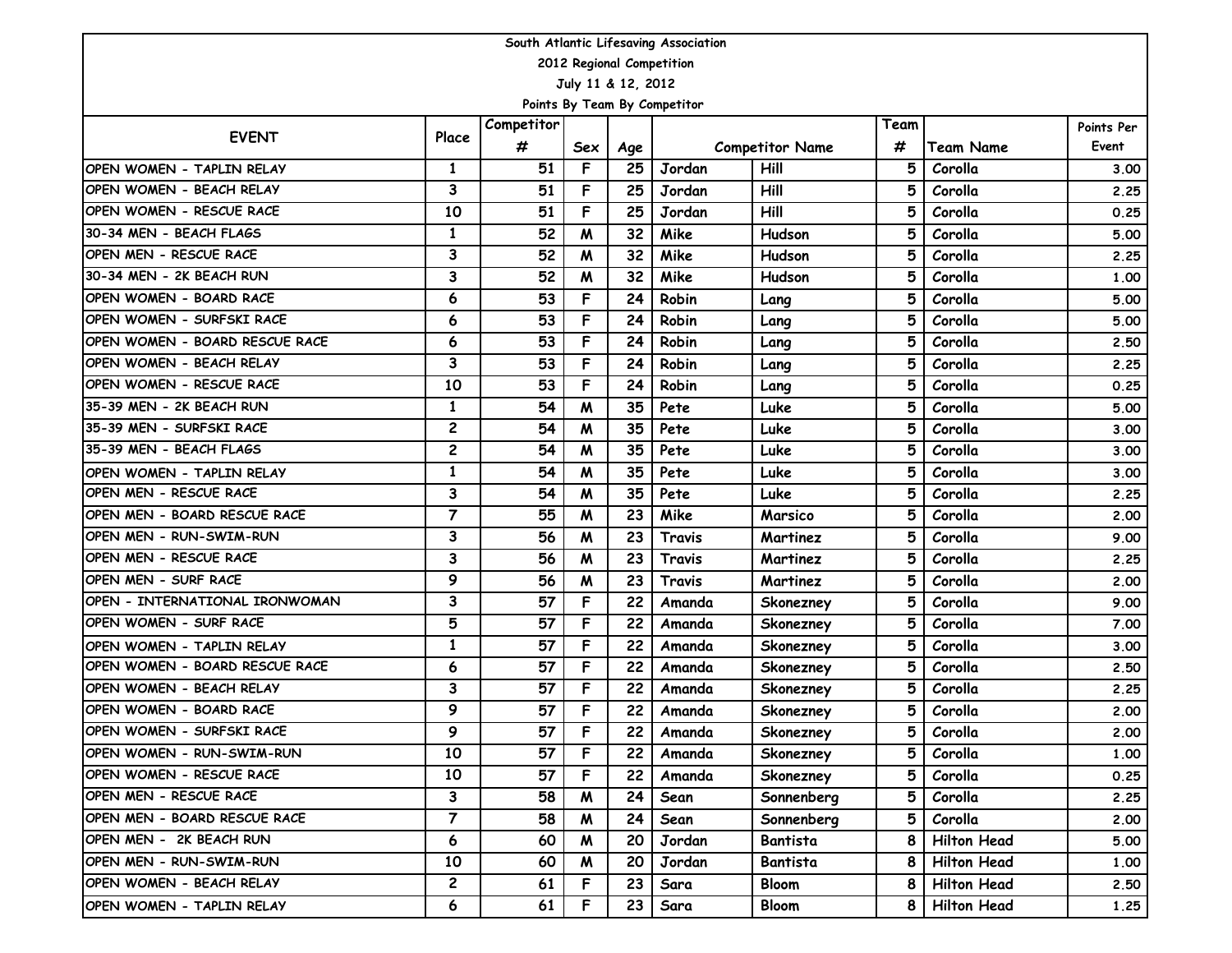| South Atlantic Lifesaving Association |                         |                 |                    |     |             |                        |      |                    |            |  |  |  |
|---------------------------------------|-------------------------|-----------------|--------------------|-----|-------------|------------------------|------|--------------------|------------|--|--|--|
| 2012 Regional Competition             |                         |                 |                    |     |             |                        |      |                    |            |  |  |  |
| July 11 & 12, 2012                    |                         |                 |                    |     |             |                        |      |                    |            |  |  |  |
| Points By Team By Competitor          |                         |                 |                    |     |             |                        |      |                    |            |  |  |  |
| <b>EVENT</b>                          | Place                   | Competitor      |                    |     |             |                        | Team |                    | Points Per |  |  |  |
|                                       |                         | #               | Sex                | Age |             | <b>Competitor Name</b> | #    | <b>Team Name</b>   | Event      |  |  |  |
| OPEN WOMEN - 2K BEACH RUN             | 10                      | 61              | F                  | 23  | Sara        | <b>Bloom</b>           | 8    | <b>Hilton Head</b> | 1.00       |  |  |  |
| OPEN WOMEN - RESCUE RACE              | 9                       | 61              | F                  | 23  | Sara        | <b>Bloom</b>           | 8    | <b>Hilton Head</b> | 0.50       |  |  |  |
| 35-39 MEN - SURF RACE                 | $\mathbf{2}$            | 63              | M                  | 36  | Daniel      | Condell                | 8    | <b>Hilton Head</b> | 3.00       |  |  |  |
| 35-39 MEN - RUN-SWIM-RUN              | $\mathbf{2}$            | 63              | M                  | 36  | Daniel      | Condell                | 8    | <b>Hilton Head</b> | 3.00       |  |  |  |
| 35-39 MEN - 2K BEACH RUN              | 3                       | 63              | M                  | 36  | Daniel      | Condell                | 8    | <b>Hilton Head</b> | 1.00       |  |  |  |
| 35-39 MEN - BEACH FLAGS               | 3                       | 63              | M                  | 36  | Daniel      | Condell                | 8    | <b>Hilton Head</b> | 1.00       |  |  |  |
| OPEN WOMEN - RESCUE RACE              | 3                       | 64              | F                  | 21  | Kelsea      | Cross                  | 8    | <b>Hilton Head</b> | 2.25       |  |  |  |
| OPEN WOMEN - RUN-SWIM-RUN             | $\mathbf{1}$            | 65              | F                  | 20  | Maura       | Donahue                | 8    | <b>Hilton Head</b> | 12.00      |  |  |  |
| OPEN WOMEN - SURF RACE                | $\mathbf{2}$            | 65              | F                  | 20  | Maura       | Donahue                | 8    | <b>Hilton Head</b> | 10.00      |  |  |  |
| OPEN WOMEN - BEACH RELAY              | $\mathbf{2}$            | 65              | F                  | 20  | Maura       | Donahue                | 8    | <b>Hilton Head</b> | 2.50       |  |  |  |
| OPEN WOMEN - RESCUE RACE              | 9                       | 65              | F                  | 20  | Maura       | Donahue                | 8    | <b>Hilton Head</b> | 0.50       |  |  |  |
| OPEN WOMEN - RESCUE RACE              | 3                       | 66              | F                  | 21  | Rebecca     | Forler                 | 8    | <b>Hilton Head</b> | 2.25       |  |  |  |
| OPEN MEN - 2K BEACH RUN               | $\mathbf{1}$            | 70              | M                  | 25  | William     | Leek                   | 8    | <b>Hilton Head</b> | 12.00      |  |  |  |
| OPEN MEN - BOARD RACE                 | 3                       | 71              | M                  | 26  | Jack        | Lipkin                 | 8    | <b>Hilton Head</b> | 9.00       |  |  |  |
| OPEN MEN - 2K BEACH RUN               | 3                       | 72              | M                  | 24  | Scott       | Ohlson                 | 8    | <b>Hilton Head</b> | 9.00       |  |  |  |
| OPEN WOMEN - RESCUE RACE              | 3                       | 73              | F                  | 20  | Molly       | Ruth                   | 8    | <b>Hilton Head</b> | 2.25       |  |  |  |
| OPEN WOMEN - RUN-SWIM-RUN             | 9                       | 73              | F                  | 20  | Molly       | Ruth                   | 8    | <b>Hilton Head</b> | 2.00       |  |  |  |
| OPEN WOMEN - SURF RACE                | 10                      | 73              | F                  | 20  | Molly       | Ruth                   | 8    | <b>Hilton Head</b> | 1.00       |  |  |  |
| OPEN WOMEN - 2K BEACH RUN             | 4                       | 74              | F                  | 18  | Jenna       | Sheeran                | 8    | <b>Hilton Head</b> | 8.00       |  |  |  |
| OPEN WOMEN - RESCUE RACE              | 9                       | 74              | F                  | 18  | Jenna       | Sheeran                | 8    | <b>Hilton Head</b> | 0.50       |  |  |  |
| OPEN WOMEN - BEACH RELAY              | $\mathbf{2}$            | 75              | F                  | 21  | Taylor      | Smith                  | 8    | <b>Hilton Head</b> | 2.50       |  |  |  |
| OPEN WOMEN - RESCUE RACE              | 9                       | 75              | F                  | 21  | Taylor      | Smith                  | 8    | <b>Hilton Head</b> | 0.50       |  |  |  |
| OPEN WOMEN - BEACH RELAY              | $\mathbf{2}$            | 76              | F                  | 20  | Kristina    | Weisnar                | 8    | <b>Hilton Head</b> | 2.50       |  |  |  |
| OPEN WOMEN - RESCUE RACE              | 3                       | 76              | F                  | 20  | Kristina    | Weisnar                | 8    | <b>Hilton Head</b> | 2.25       |  |  |  |
| <b>OPEN WOMEN - BEACH FLAGS</b>       | $\mathbf{2}$            | 77              | M                  | 18  | Madison     | Ash                    | 9    | Horry County       | 10.00      |  |  |  |
| OPEN WOMEN - TAPLIN RELAY             | 5                       | 77              | M                  | 18  | Madison     | Ash                    | 9    | Horry County       | 1.75       |  |  |  |
| OPEN ONLY - LANDLINE RESCUE RACE      | 8                       | $\overline{77}$ | $\pmb{\mathsf{M}}$ | 18  | Madison     | Ash                    |      | 9 Horry County     | 0.75       |  |  |  |
| OPEN MEN - BEACH RELAY                | 6                       | 78              | M                  | 21  | Justin      | Ayersman               | 9    | Horry County       | 1.25       |  |  |  |
| OPEN ONLY - LANDLINE RESCUE RACE      | 8                       | 78              | M                  | 21  | Justin      | Ayersman               | 9    | Horry County       | 0.75       |  |  |  |
| OPEN WOMEN - BEACH FLAGS              | 3                       | 79              | F                  | 21  | Jamie       | Barkdull               | 9 I  | Horry County       | 9.00       |  |  |  |
| OPEN WOMEN - 2K BEACH RUN             | 8                       | 79              | F                  | 21  | Jamie       | Barkdull               | 9    | Horry County       | 3.00       |  |  |  |
| OPEN WOMEN - TAPLIN RELAY             | 5                       | 79              | F.                 | 21  | Jamie       | <b>Barkdull</b>        | 9    | Horry County       | 1.75       |  |  |  |
| 55-59 MEN - BEACH FLAGS               | 1                       | 80              | M                  | 58  | <b>Duke</b> | <b>Brown</b>           | 9    | Horry County       | 5.00       |  |  |  |
| 55-59 MEN - BOARD RACE                | $\overline{\mathbf{c}}$ | 80              | M                  | 58  | Duke        | <b>Brown</b>           | 9    | Horry County       | 3.00       |  |  |  |
| OPEN MEN - RESCUE RACE                | $\overline{7}$          | 82              | M                  | 38  | Donnie      | Constronstich          | 9    | Horry County       | 1.00       |  |  |  |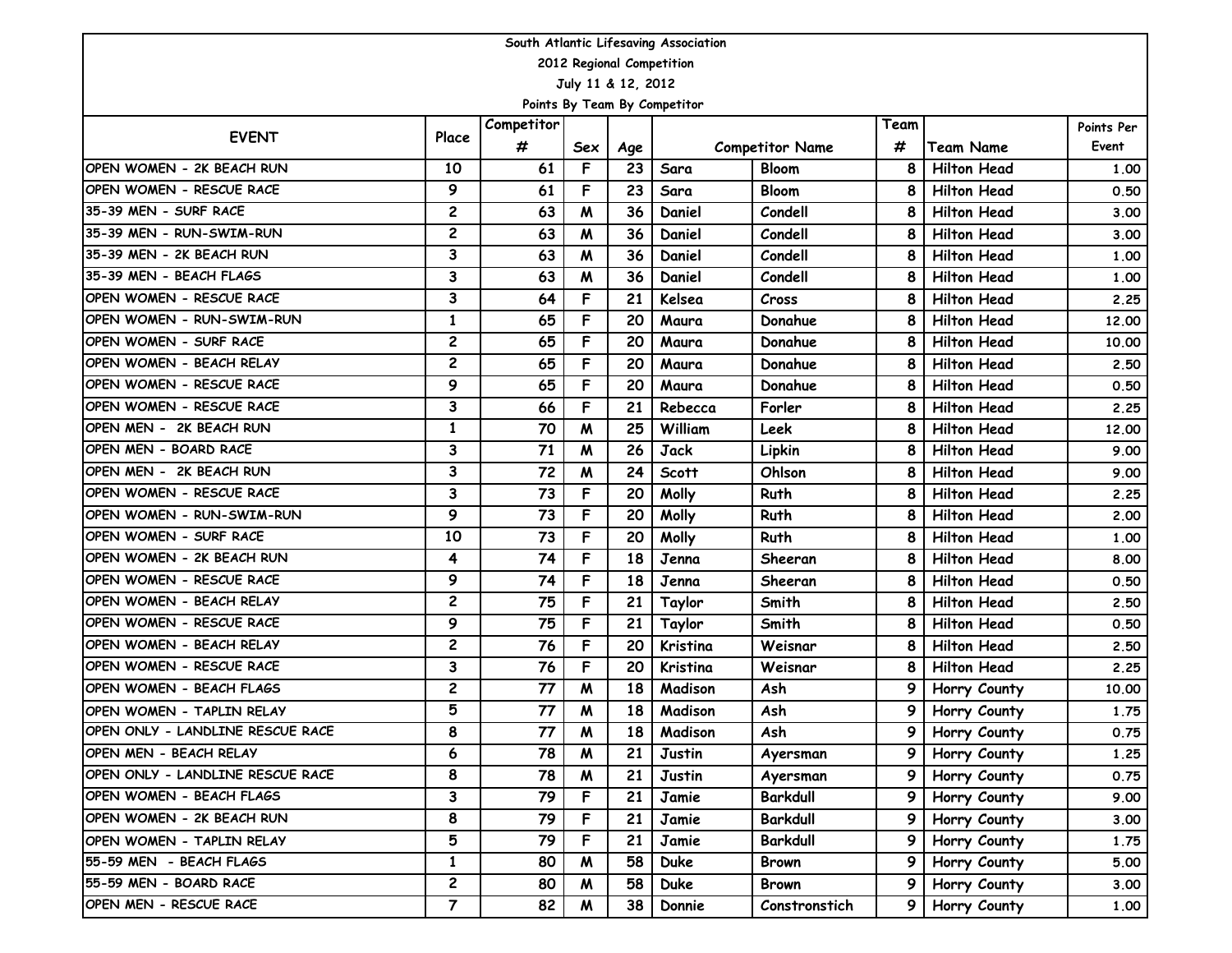| South Atlantic Lifesaving Association |                              |            |                  |     |               |                        |                |                  |            |  |  |  |  |  |
|---------------------------------------|------------------------------|------------|------------------|-----|---------------|------------------------|----------------|------------------|------------|--|--|--|--|--|
| 2012 Regional Competition             |                              |            |                  |     |               |                        |                |                  |            |  |  |  |  |  |
| July 11 & 12, 2012                    |                              |            |                  |     |               |                        |                |                  |            |  |  |  |  |  |
|                                       | Points By Team By Competitor |            |                  |     |               |                        |                |                  |            |  |  |  |  |  |
| <b>EVENT</b>                          | Place                        | Competitor |                  |     |               |                        | Team           |                  | Points Per |  |  |  |  |  |
|                                       |                              | #          | Sex              | Age |               | <b>Competitor Name</b> | #              | <b>Team Name</b> | Event      |  |  |  |  |  |
| 35-39 - INTERNATIONAL IRONMAN         | 3                            | 82         | $\boldsymbol{M}$ | 38  | Donnie        | Constronstich          | 9              | Horry County     | 1.00       |  |  |  |  |  |
| OPEN MEN - SURF RACE                  | 3                            | 83         | M                | 21  | Jacob         | <b>Dole</b>            | 9              | Horry County     | 9.00       |  |  |  |  |  |
| OPEN MEN - RUN-SWIM-RUN               | 6                            | 83         | M                | 21  | Jacob         | <b>Dole</b>            | 9              | Horry County     | 5.00       |  |  |  |  |  |
| OPEN MEN - RESCUE RACE                | $\overline{2}$               | 83         | M                | 21  | Jacob         | <b>Dole</b>            | 9              | Horry County     | 2.50       |  |  |  |  |  |
| OPEN ONLY - LANDLINE RESCUE RACE      | $\overline{7}$               | 83         | M                | 21  | Jacob         | <b>Dole</b>            | 9              | Horry County     | 1,00       |  |  |  |  |  |
| OPEN MEN - RESCUE RACE                | 2                            | 84         | M                | 27  | <b>Marcus</b> | Fichtner               | 9              | Horry County     | 2.50       |  |  |  |  |  |
| OPEN MEN - BEACH RELAY                | 6                            | 84         | M                | 27  | <b>Marcus</b> | Fichtner               | 9              | Horry County     | 1.25       |  |  |  |  |  |
| OPEN ONLY - LANDLINE RESCUE RACE      | $\overline{7}$               | 84         | M                | 27  | Marcus        | Fichtner               | 9              | Horry County     | 1,00       |  |  |  |  |  |
| OPEN MEN - SURF RACE                  | 4                            | 85         | M                | 20  | Ryan          | Gibson                 | 9              | Horry County     | 8.00       |  |  |  |  |  |
| OPEN MEN - RUN-SWIM-RUN               | 8                            | 85         | M                | 20  | Ryan          | Gibson                 | 9              | Horry County     | 3.00       |  |  |  |  |  |
| OPEN MEN - RESCUE RACE                | $\overline{7}$               | 85         | M                | 20  | Ryan          | Gibson                 | 9              | Horry County     | 1,00       |  |  |  |  |  |
| OPEN ONLY - LANDLINE RESCUE RACE      | 8                            | 85         | M                | 20  | Ryan          | Gibson                 | 9              | Horry County     | 0.75       |  |  |  |  |  |
| OPEN WOMEN - BOARD RESCUE RACE        | $\mathbf{2}$                 | 86         | F                | 23  | Cassidy       | Hannigan               | 9              | Horry County     | 5.00       |  |  |  |  |  |
| OPEN WOMEN - BEACH FLAGS              | 6                            | 86         | F                | 23  | Cassidy       | Hannigan               | 9              | Horry County     | 5.00       |  |  |  |  |  |
| OPEN WOMEN - BOARD RACE               | 7                            | 86         | F                | 23  | Cassidy       | Hannigan               | 9              | Horry County     | 4.00       |  |  |  |  |  |
| OPEN WOMEN - TAPLIN RELAY             | 5                            | 86         | F                | 23  | Cassidy       | Hannigan               | 9              | Horry County     | 1.75       |  |  |  |  |  |
| OPEN MEN - 2K BEACH RUN               | 5                            | 87         | M                | 22  | Gage          | <b>Hicks</b>           | 9              | Horry County     | 7.00       |  |  |  |  |  |
| OPEN MEN - BEACH RELAY                | 6                            | 87         | M                | 22  | Gage          | <b>Hicks</b>           | 9              | Horry County     | 1.25       |  |  |  |  |  |
| OPEN MEN - RESCUE RACE                | $\overline{7}$               | 88         | M                | 22  | James         | Larkins                | 9              | Horry County     | 1.00       |  |  |  |  |  |
| OPEN ONLY - LANDLINE RESCUE RACE      | 8                            | 88         | M                | 22  | James         | Larkins                | 9              | Horry County     | 0.75       |  |  |  |  |  |
| OPEN MEN - SURF RACE                  | $\mathbf{1}$                 | 90         | M                | 19  | Ryan          | Layne                  | 9              | Horry County     | 12.00      |  |  |  |  |  |
| OPEN MEN - RUN-SWIM-RUN               | $\mathbf{1}$                 | 90         | M                | 19  | Ryan          | Layne                  | 9              | Horry County     | 12,00      |  |  |  |  |  |
| OPEN - INTERNATIONAL IRONMAN          | 8                            | 90         | M                | 19  | Ryan          | Layne                  | 9              | Horry County     | 3.00       |  |  |  |  |  |
| OPEN MEN - RESCUE RACE                | $\mathbf{2}$                 | 90         | M                | 19  | Ryan          | Layne                  | 9              | Horry County     | 2.50       |  |  |  |  |  |
| OPEN WOMEN - 2K BEACH RUN             | 2                            | 91         | F                | 18  | Marisa        | Maher                  | 9              | Horry County     | 10.00      |  |  |  |  |  |
| OPEN WOMEN - BOARD RESCUE RACE        | 2                            | 91         | F                | 18  | Marisa        | Maher                  | 9              | Horry County     | 5.00       |  |  |  |  |  |
| OPEN WOMEN - BEACH RELAY              | $\mathbf{1}$                 | 91         | F                |     | 18 Marisa     | Maher                  |                | 9 Horry County   | 3.00       |  |  |  |  |  |
| OPEN WOMEN - BEACH FLAGS              | 9                            | 91         | F                | 18  | Marisa        | Maher                  |                | Horry County     | 2.00       |  |  |  |  |  |
| OPEN ONLY - LANDLINE RESCUE RACE      | 7                            | 91         | F                | 18  | Marisa        | Maher                  | 9              | Horry County     | 1.00       |  |  |  |  |  |
| OPEN WOMEN - BEACH RELAY              | $\mathbf{1}$                 | 92         | F                | 23  | Jeanne        | Mcdonald               | 9 <sup>1</sup> | Horry County     | 3.00       |  |  |  |  |  |
| OPEN WOMEN - TAPLIN RELAY             | 5                            | 92         | F                | 23  | Jeanne        | Mcdonald               | 9              | Horry County     | 1.75       |  |  |  |  |  |
| OPEN WOMEN - BEACH RELAY              | $\mathbf{1}$                 | 93         | F                | 31  | Amanda        | Mcgraw                 | 9              | Horry County     | 3.00       |  |  |  |  |  |
| OPEN MEN - RESCUE RACE                | $\overline{\mathbf{z}}$      | 94         | M                | 25  | Scott         | St. Clair              | 9              | Horry County     | 1.00       |  |  |  |  |  |
| OPEN MEN - RESCUE RACE                | 2                            | 95         | M                | 23  | Jonathan      | Starchville            | 9              | Horry County     | 2.50       |  |  |  |  |  |
| OPEN MEN - BEACH RELAY                | 6                            | 95         | M                | 23  | Jonathan      | Starchville            | 9              | Horry County     | 1.25       |  |  |  |  |  |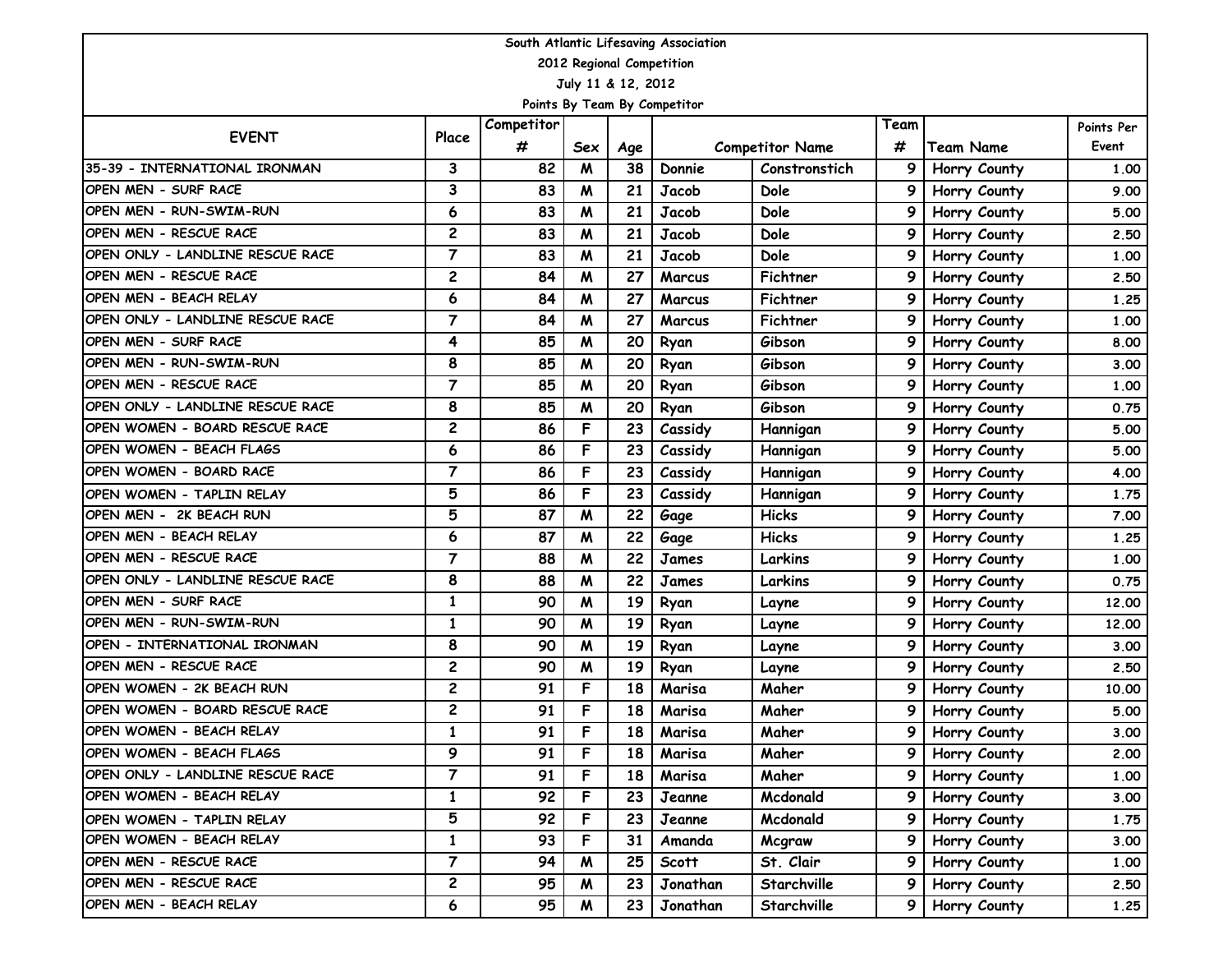| South Atlantic Lifesaving Association |                |            |                |     |                              |                        |      |                  |            |  |  |  |
|---------------------------------------|----------------|------------|----------------|-----|------------------------------|------------------------|------|------------------|------------|--|--|--|
| 2012 Regional Competition             |                |            |                |     |                              |                        |      |                  |            |  |  |  |
| July 11 & 12, 2012                    |                |            |                |     |                              |                        |      |                  |            |  |  |  |
|                                       |                |            |                |     | Points By Team By Competitor |                        |      |                  |            |  |  |  |
| <b>EVENT</b>                          | Place          | Competitor |                |     |                              |                        | Team |                  | Points Per |  |  |  |
|                                       |                | #          | Sex            | Age |                              | <b>Competitor Name</b> | #    | <b>Team Name</b> | Event      |  |  |  |
| OPEN ONLY - LANDLINE RESCUE RACE      | $\overline{7}$ | 95         | M              | 23  | Jonathan                     | Starchville            | 9    | Horry County     | 1.00       |  |  |  |
| 50-54 MEN - SURF RACE                 | $\mathbf{1}$   | 96         | M              | 54  | Jay                          | Woodward               | 9    | Horry County     | 5.00       |  |  |  |
| 50-54 - INTERNATIONAL IRONMAN         | $\mathbf{1}$   | 96         | M              | 54  | Jay                          | Woodward               | 9    | Horry County     | 5.00       |  |  |  |
| 50-54 MEN - 2K BEACH RUN              | $\mathbf{2}$   | 96         | M              | 54  | Jay                          | Woodward               | 9    | Horry County     | 3.00       |  |  |  |
| 50-54 MEN - BOARD RACE                | $\mathbf{2}$   | 96         | M              | 54  | Jay                          | Woodward               | 9    | Horry County     | 3.00       |  |  |  |
| 50-54 MEN - RUN-SWIM-RUN              | $\mathbf{2}$   | 96         | M              | 54  | Jay                          | Woodward               | 9    | Horry County     | 3.00       |  |  |  |
| 50-54 MEN - SURFSKI RACE              | $\mathbf{2}$   | 96         | M              | 54  | Jay                          | Woodward               | 9    | Horry County     | 3.00       |  |  |  |
| 50-54 MEN - BEACH FLAGS               | $\overline{2}$ | 96         | M              | 54  | Jay                          | Woodward               | 9    | Horry County     | 3.00       |  |  |  |
| OPEN WOMEN - BEACH RELAY              | 10             | 96         | M              | 54  | Jay                          | Woodward               | 9    | Horry County     | 0.25       |  |  |  |
| OPEN WOMEN - BEACH RELAY              | $\mathbf{1}$   | 97         | F              | 25  | Eva                          | Zahradnikova           | 9    | Horry County     | 3.00       |  |  |  |
| OPEN WOMEN - BOARD RACE               | 10             | 98         | F              | 17  | Lauren                       | Badenhoop              | 10   | Jax Beach        | 1.00       |  |  |  |
| OPEN WOMEN - BEACH RELAY              | 10             | 98         | F              | 17  | Lauren                       | Badenhoop              | 10   | Jax Beach        | 0.25       |  |  |  |
| OPEN MEN - SURFSKI RACE               | 3              | 100        | M              | 23  | Coby                         | <b>Davis</b>           | 10   | Jax Beach        | 9.00       |  |  |  |
| OPEN MEN - BOARD RACE                 | 4              | 100        | M              | 23  | Coby                         | <b>Davis</b>           | 10   | Jax Beach        | 8.00       |  |  |  |
| OPEN MEN - TAPLIN RELAY               | 3              | 100        | M              | 23  | Coby                         | Davis                  | 10   | Jax Beach        | 2.25       |  |  |  |
| OPEN MEN - RESCUE RACE                | 6              | 101        | M              | 22  | Charles                      | Duron                  | 10   | Jax Beach        | 1.25       |  |  |  |
| OPEN ONLY - LANDLINE RESCUE RACE      | 3              | 102        | M              | 42  | Rob                          | Emahiser               | 10   | Jax Beach        | 2.25       |  |  |  |
| 40-44 MEN - SURFSKI RACE              | 3              | 102        | M              | 42  | Rob                          | Emahiser               | 10   | Jax Beach        | 1.00       |  |  |  |
| 40-44 MEN - BEACH FLAGS               | 3              | 102        | M              | 42  | Rob                          | Emahiser               | 10   | Jax Beach        | 1.00       |  |  |  |
| OPEN WOMEN - BEACH FLAGS              | $\mathbf{1}$   | 103        | F              | 16  | Nicole                       | Emerson                | 10   | Jax Beach        | 12,00      |  |  |  |
| OPEN WOMEN - BOARD RACE               | 4              | 103        | F              | 16  | Nicole                       | <b>Emerson</b>         | 10   | Jax Beach        | 8.00       |  |  |  |
| OPEN WOMEN - SURFSKI RACE             | 8              | 103        | F              | 16  | Nicole                       | Emerson                | 10   | Jax Beach        | 3.00       |  |  |  |
| OPEN WOMEN - TAPLIN RELAY             | $\mathbf{2}$   | 103        | F              | 16  | Nicole                       | <b>Emerson</b>         | 10   | Jax Beach        | 2.50       |  |  |  |
| OPEN WOMEN - BEACH RELAY              | 4              | 103        | F              | 16  | Nicole                       | Emerson                | 10   | Jax Beach        | 2.00       |  |  |  |
| OPEN ONLY - LANDLINE RESCUE RACE      | 3              | 104        | M              | 17  | Andrew                       | Faus                   | 10   | Jax Beach        | 2.25       |  |  |  |
| OPEN WOMEN - BEACH RELAY              | 10             | 105        | F              | 16  | Annie                        | Garner                 | 10   | Jax Beach        | 0.25       |  |  |  |
| OPEN MEN - BEACH FLAGS                | 8              | 106        | $\overline{M}$ | 22  | Richard                      | Ghiotto                | 10   | Jax Beach        | 3.00       |  |  |  |
| IOPEN MEN - BEACH RELAY               | 3              | 106        | M              | 22  | Richard                      | Ghiotto                | 10   | Jax Beach        | 2.25       |  |  |  |
| <b>OPEN MEN - RESCUE RACE</b>         | 8              | 106        | M              | 22  | Richard                      | Ghiotto                | 10   | Jax Beach        | 0.75       |  |  |  |
| OPEN MEN - SURFSKI RACE               | 1              | 107        | M              | 27  | Ross                         | Ghiotto                | 10   | Jax Beach        | 12.00      |  |  |  |
| OPEN MEN - BOARD RACE                 | $\mathbf{2}$   | 107        | M              | 27  | Ross                         | Ghiotto                | 10   | Jax Beach        | 10.00      |  |  |  |
| OPEN MEN - BEACH FLAGS                | $\mathbf{2}$   | 107        | M              | 27  | Ross                         | Ghiotto                | 10   | Jax Beach        | 10.00      |  |  |  |
| OPEN MEN - BOARD RESCUE RACE          | 5              | 107        | M              | 27  | Ross                         | Ghiotto                | 10   | Jax Beach        | 3.50       |  |  |  |
| OPEN MEN - TAPLIN RELAY               | $\mathbf{1}$   | 107        | M              | 27  | Ross                         | Ghiotto                | 10   | Jax Beach        | 3.00       |  |  |  |
| OPEN MEN - BEACH RELAY                | 3              | 107        | M              | 27  | Ross                         | Ghiotto                | 10   | Jax Beach        | 2.25       |  |  |  |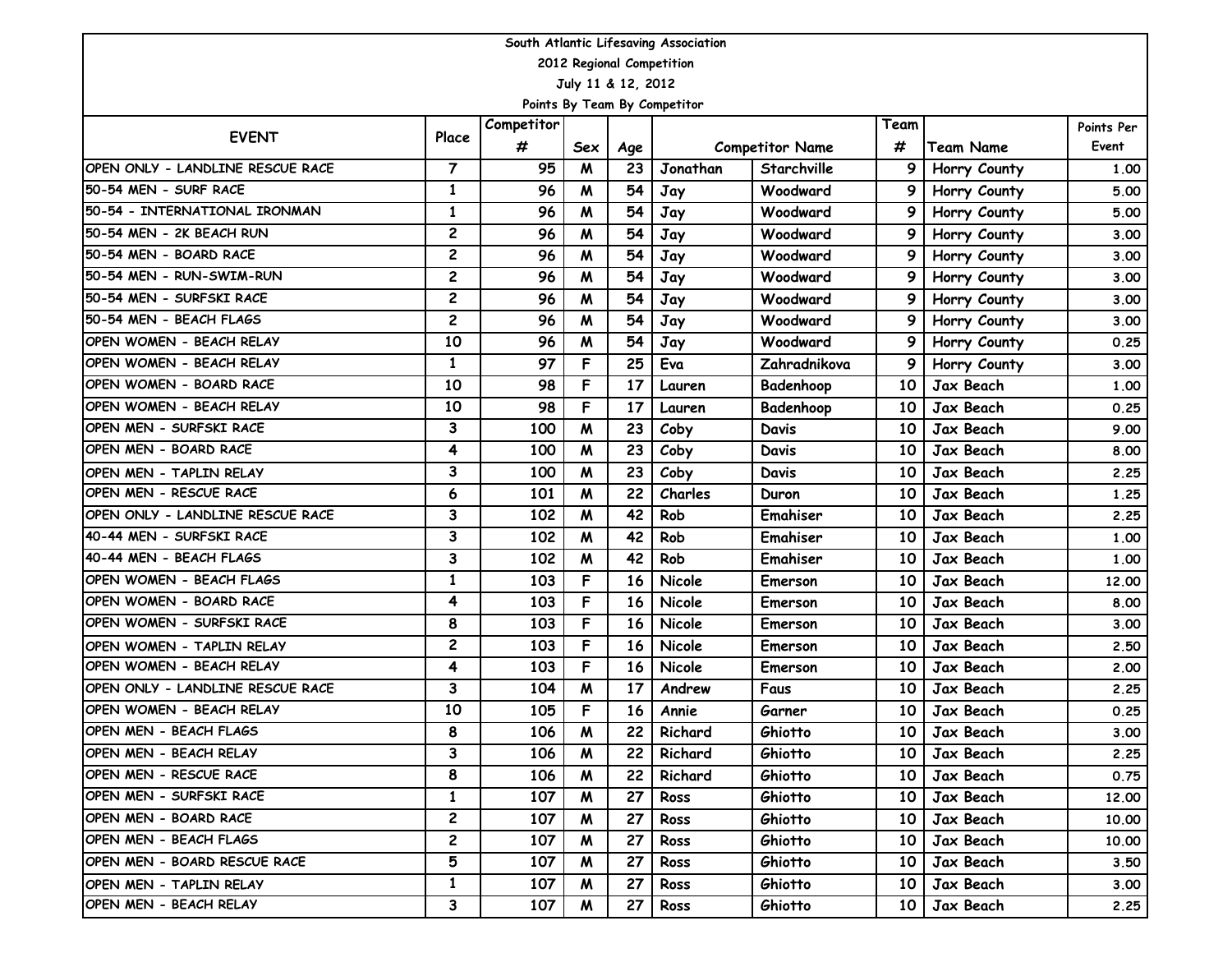| South Atlantic Lifesaving Association |                         |                  |                    |                 |              |                        |                 |                  |            |  |  |  |
|---------------------------------------|-------------------------|------------------|--------------------|-----------------|--------------|------------------------|-----------------|------------------|------------|--|--|--|
| 2012 Regional Competition             |                         |                  |                    |                 |              |                        |                 |                  |            |  |  |  |
| July 11 & 12, 2012                    |                         |                  |                    |                 |              |                        |                 |                  |            |  |  |  |
| Points By Team By Competitor          |                         |                  |                    |                 |              |                        |                 |                  |            |  |  |  |
| <b>EVENT</b>                          | Place                   | Competitor       |                    |                 |              |                        | Team            |                  | Points Per |  |  |  |
|                                       |                         | #                | Sex                | Age             |              | <b>Competitor Name</b> | #               | <b>Team Name</b> | Event      |  |  |  |
| OPEN ONLY - LANDLINE RESCUE RACE      | 3                       | 108              | M                  | 27              | Ben          | Hedstrom               | 10              | Jax Beach        | 2.25       |  |  |  |
| OPEN MEN - TAPLIN RELAY               | 3                       | 108              | M                  | 27              | Ben          | Hedstrom               | 10              | Jax Beach        | 2.25       |  |  |  |
| OPEN MEN - BEACH RELAY                | $\overline{7}$          | 108              | M                  | 27              | Ben          | Hedstrom               | 10              | Jax Beach        | 1.00       |  |  |  |
| OPEN MEN - RESCUE RACE                | 8                       | 108              | M                  | 27              | Ben          | Hedstrom               | 10              | Jax Beach        | 0.75       |  |  |  |
| OPEN MEN - SURFSKI RACE               | 5                       | 109              | M                  | 40              | <b>Bill</b>  | Horn                   | 10              | Jax Beach        | 7.00       |  |  |  |
| 40-44 MEN - SURF RACE                 | 1                       | 109              | M                  | 40              | <b>Bill</b>  | Horn                   | 10              | Jax Beach        | 5.00       |  |  |  |
| 40-44 MEN - RUN-SWIM-RUN              | $\mathbf{1}$            | 109              | M                  | 40              | <b>Bill</b>  | Horn                   | 10              | Jax Beach        | 5.00       |  |  |  |
| 40-44 MEN - BOARD RACE                | $\mathbf{2}$            | 109              | M                  | 40              | <b>Bill</b>  | Horn                   | 10              | Jax Beach        | 3.00       |  |  |  |
| 40-44 MEN - SURFSKI RACE              | $\mathbf{2}$            | 109              | M                  | 40              | <b>Bill</b>  | Horn                   | 10              | Jax Beach        | 3.00       |  |  |  |
| 40-44 - INTERNATIONAL IRONMAN         | $\mathbf{2}$            | 109              | M                  | 40              | <b>Bill</b>  | Horn                   | 10              | Jax Beach        | 3.00       |  |  |  |
| OPEN MEN - TAPLIN RELAY               | 4                       | 109              | M                  | 40              | <b>Bill</b>  | Horn                   | 10              | Jax Beach        | 2.00       |  |  |  |
| OPEN MEN - BEACH FLAGS                | $\mathbf{1}$            | 110              | M                  | 38              | <b>Bryon</b> | <b>Iveson</b>          | 10              | Jax Beach        | 12.00      |  |  |  |
| 35-39 MEN - SURFSKI RACE              | $\mathbf{1}$            | 110              | M                  | 38              | <b>Bryon</b> | <b>Iveson</b>          | 10              | Jax Beach        | 5.00       |  |  |  |
| 35-39 MEN - BEACH FLAGS               | $\mathbf{1}$            | 110              | м                  | 38              | <b>Bryon</b> | <b>Iveson</b>          | 10              | Jax Beach        | 5.00       |  |  |  |
| 35-39 MEN - BOARD RACE                | $\mathbf{2}$            | 110              | M                  | 38              | <b>Bryon</b> | <b>Iveson</b>          | 10              | Jax Beach        | 3.00       |  |  |  |
| 35-39 - INTERNATIONAL IRONMAN         | $\mathbf{2}$            | 110              | M                  | 38              | <b>Bryon</b> | <b>Iveson</b>          | 10              | Jax Beach        | 3.00       |  |  |  |
| OPEN MEN - BEACH RELAY                | 3                       | 110              | M                  | 38              | <b>Bryon</b> | <b>Iveson</b>          | 10              | Jax Beach        | 2.25       |  |  |  |
| OPEN MEN - TAPLIN RELAY               | 4                       | 110              | M                  | 38              | <b>Bryon</b> | <b>Iveson</b>          | 10              | Jax Beach        | 2.00       |  |  |  |
| OPEN WOMEN - SURF RACE                | $\mathbf{1}$            | 111              | F                  | 25              | Lindsey      | Kenny                  | 10              | Jax Beach        | 12,00      |  |  |  |
| OPEN WOMEN - BOARD RACE               | $\mathbf{1}$            | 111              | F                  | 25              | Lindsey      | Kenny                  | 10              | Jax Beach        | 12,00      |  |  |  |
| OPEN WOMEN - RUN-SWIM-RUN             | 3                       | 111              | F                  | 25              | Lindsey      | Kenny                  | 10              | Jax Beach        | 9.00       |  |  |  |
| OPEN WOMEN - BOARD RESCUE RACE        | 3                       | 111              | F                  | 25              | Lindsey      | Kenny                  | 10              | Jax Beach        | 4.50       |  |  |  |
| OPEN WOMEN - TAPLIN RELAY             | $\mathbf{2}$            | 111              | F                  | 25              | Lindsey      | Kenny                  | 10              | Jax Beach        | 2.50       |  |  |  |
| OPEN WOMEN - BEACH RELAY              | 4                       | 111              | F                  | 25              | Lindsey      | Kenny                  | 10              | Jax Beach        | 2.00       |  |  |  |
| OPEN WOMEN - RESCUE RACE              | 7                       | 111              | F                  | 25              | Lindsey      | Kenny                  | 10              | Jax Beach        | 1.00       |  |  |  |
| OPEN MEN - TAPLIN RELAY               | $\mathbf{1}$            | 112              | M                  | 22              | Tim          | <b>Kiline</b>          | 10              | Jax Beach        | 3.00       |  |  |  |
| OPEN MEN - RESCUE RACE                | 6                       | $\overline{112}$ | $\pmb{\mathsf{M}}$ |                 | $22$ Tim     | Kiline                 | 10 <sup>1</sup> | Jax Beach        | 1.25       |  |  |  |
| OPEN MEN - BEACH RELAY                | $\overline{\mathbf{z}}$ | 112              | M                  | 22              | Tim          | Kiline                 | 10              | Jax Beach        | 1.00       |  |  |  |
| 30-34 MEN-RUN - SWIM-RUN              | $\mathbf{1}$            | 113              | M                  | 32              | Geoff        | Lutz                   | 10              | Jax Beach        | 5.00       |  |  |  |
| 30-34 MEN - SURF RACE                 | $\mathbf{2}$            | 113              | M                  | 32 <sub>1</sub> | Geoff        | Lutz                   | 10              | Jax Beach        | 3.00       |  |  |  |
| OPEN MEN - TAPLIN RELAY               | 4                       | 113              | M                  | 32              | Geoff        | Lutz                   | 10              | Jax Beach        | 2.00       |  |  |  |
| OPEN MEN - RESCUE RACE                | 9                       | 113              | M                  | 32 <sub>1</sub> | Geoff        | Lutz                   | 10              | Jax Beach        | 0.50       |  |  |  |
| OPEN MEN - 2K BEACH RUN               | 9                       | 114              | M                  | 16 <sup>1</sup> | Matt         | Lydon                  | 10              | Jax Beach        | 2.00       |  |  |  |
| OPEN MEN - BOARD RACE                 | $\mathbf{1}$            | 115              | M                  | 31              | <b>Nick</b>  | Macko                  | 10              | Jax Beach        | 12.00      |  |  |  |
| OPEN - INTERNATIONAL IRONMAN          | $\mathbf{1}$            | 115              | M                  | 31              | <b>Nick</b>  | Macko                  | 10 I            | Jax Beach        | 12.00      |  |  |  |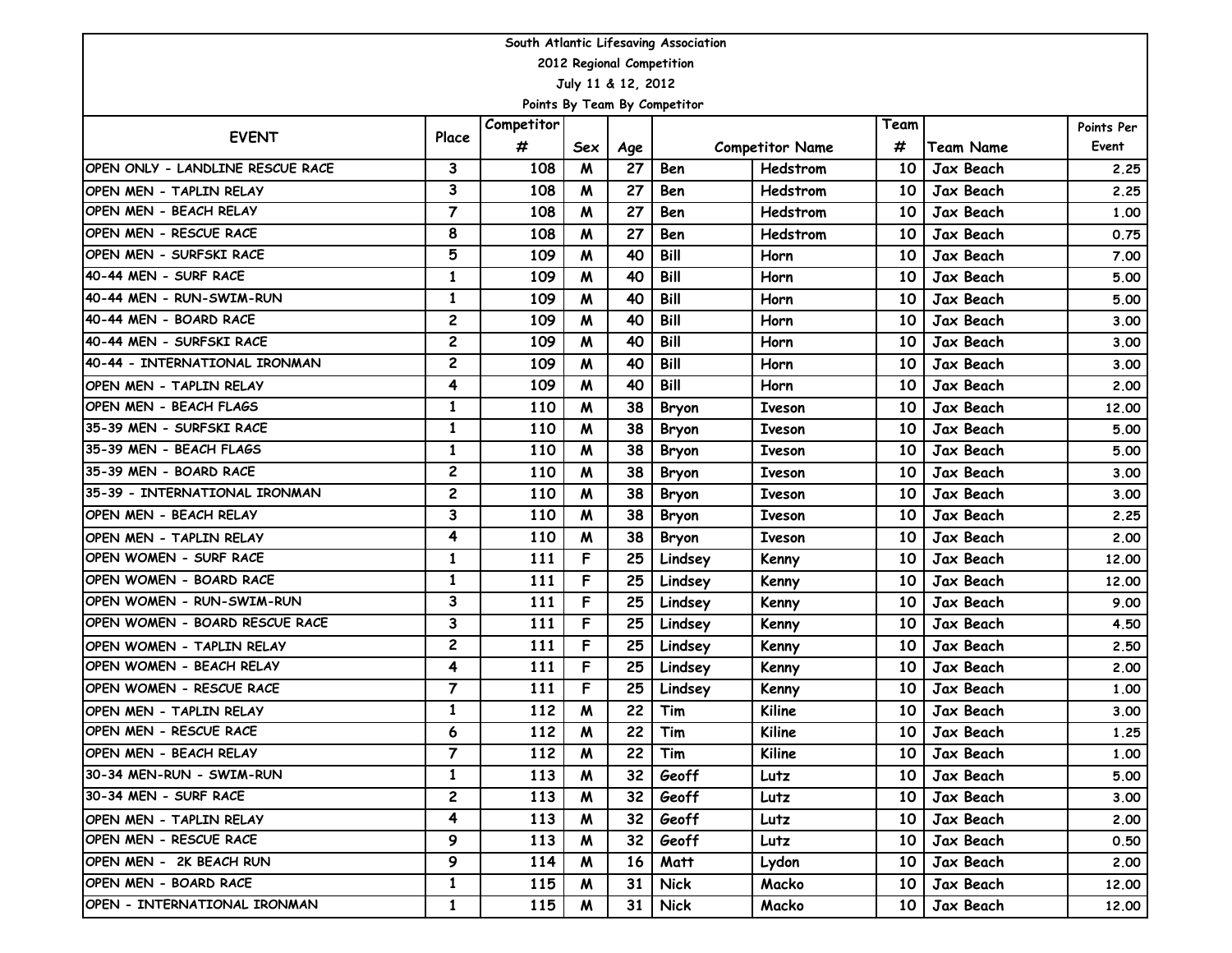| South Atlantic Lifesaving Association |                              |            |                    |     |                |                        |      |                  |            |  |  |  |  |  |
|---------------------------------------|------------------------------|------------|--------------------|-----|----------------|------------------------|------|------------------|------------|--|--|--|--|--|
| 2012 Regional Competition             |                              |            |                    |     |                |                        |      |                  |            |  |  |  |  |  |
| July 11 & 12, 2012                    |                              |            |                    |     |                |                        |      |                  |            |  |  |  |  |  |
|                                       | Points By Team By Competitor |            |                    |     |                |                        |      |                  |            |  |  |  |  |  |
| <b>EVENT</b>                          | Place                        | Competitor |                    |     |                |                        | Team |                  | Points Per |  |  |  |  |  |
|                                       |                              | #          | Sex                | Age |                | <b>Competitor Name</b> | #    | <b>Team Name</b> | Event      |  |  |  |  |  |
| OPEN MEN - SURF RACE                  | $\mathbf{2}$                 | 115        | M                  | 31  | <b>Nick</b>    | Macko                  | 10   | Jax Beach        | 10.00      |  |  |  |  |  |
| 30-34 MEN - SURF RACE                 | $\mathbf{1}$                 | 115        | M                  | 31  | <b>Nick</b>    | Macko                  | 10   | Jax Beach        | 5.00       |  |  |  |  |  |
| 30-34 MEN - BOARD RACE                | $\mathbf{1}$                 | 115        | M                  | 31  | <b>Nick</b>    | Macko                  | 10   | Jax Beach        | 5.00       |  |  |  |  |  |
| OPEN MEN - TAPLIN RELAY               | $\mathbf{1}$                 | 115        | M                  | 31  | <b>Nick</b>    | Macko                  | 10   | Jax Beach        | 3.00       |  |  |  |  |  |
| OPEN MEN - BOARD RESCUE RACE          | 8                            | 115        | M                  | 31  | <b>Nick</b>    | Macko                  | 10   | Jax Beach        | 1.50       |  |  |  |  |  |
| OPEN MEN - SURFSKI RACE               | 10                           | 115        | M                  | 31  | <b>Nick</b>    | Macko                  | 10   | Jax Beach        | 1.00       |  |  |  |  |  |
| 30-34 MEN - SURFSKI RACE              | 3                            | 115        | M                  | 31  | <b>Nick</b>    | Macko                  | 10   | Jax Beach        | 1.00       |  |  |  |  |  |
| OPEN MEN - RESCUE RACE                | 8                            | 115        | M                  | 31  | <b>Nick</b>    | Macko                  | 10   | Jax Beach        | 0.75       |  |  |  |  |  |
| OPEN MEN - BEACH FLAGS                | 3                            | 116        | M                  | 27  | Artsiom        | Naidzich               | 10   | Jax Beach        | 9.00       |  |  |  |  |  |
| OPEN MEN - BOARD RESCUE RACE          | 5                            | 116        | M                  | 27  | Artsiom        | Naidzich               | 10   | Jax Beach        | 3.50       |  |  |  |  |  |
| OPEN MEN - TAPLIN RELAY               | $\mathbf{2}$                 | 116        | M                  | 27  | Artsiom        | Naidzich               | 10   | Jax Beach        | 2.50       |  |  |  |  |  |
| OPEN ONLY - LANDLINE RESCUE RACE      | 3                            | 116        | M                  | 27  | Artsiom        | Naidzich               | 10   | Jax Beach        | 2.25       |  |  |  |  |  |
| OPEN MEN - BEACH RELAY                | 3                            | 116        | M                  | 27  | Artsiom        | Naidzich               | 10   | Jax Beach        | 2.25       |  |  |  |  |  |
| OPEN MEN - RESCUE RACE                | 8                            | 116        | M                  | 27  | <b>Artsiom</b> | Naidzich               | 10   | Jax Beach        | 0.75       |  |  |  |  |  |
| OPEN - INTERNATIONAL IRONMAN          | 4                            | 117        | M                  | 20  | Eli            | <b>Phillips</b>        | 10   | Jax Beach        | 8.00       |  |  |  |  |  |
| OPEN MEN - BOARD RACE                 | 5                            | 117        | M                  | 20  | Eli            | <b>Phillips</b>        | 10   | Jax Beach        | 7.00       |  |  |  |  |  |
| OPEN MEN - BOARD RESCUE RACE          | $\mathbf{1}$                 | 117        | M                  | 20  | Eli            | <b>Phillips</b>        | 10   | Jax Beach        | 6.00       |  |  |  |  |  |
| OPEN MEN - TAPLIN RELAY               | $\mathbf{2}$                 | 117        | M                  | 20  | Eli            | <b>Phillips</b>        | 10   | Jax Beach        | 2.50       |  |  |  |  |  |
| OPEN MEN - RESCUE RACE                | 6                            | 117        | M                  | 20  | Eli            | <b>Phillips</b>        | 10   | Jax Beach        | 1.25       |  |  |  |  |  |
| OPEN - INTERNATIONAL IRONWOMAN        | $\mathbf{1}$                 | 118        | F                  | 17  | Eva            | Porter                 | 10   | Jax Beach        | 12,00      |  |  |  |  |  |
| OPEN WOMEN - BOARD RACE               | $\mathbf{2}$                 | 118        | F                  | 17  | Eva            | Porter                 | 10   | Jax Beach        | 10.00      |  |  |  |  |  |
| IOPEN WOMEN - SURFSKI RACE            | 4                            | 118        | F                  | 17  | Eva            | Porter                 | 10   | Jax Beach        | 8.00       |  |  |  |  |  |
| OPEN WOMEN - BOARD RESCUE RACE        | 3                            | 118        | F                  | 17  | Eva            | Porter                 | 10   | Jax Beach        | 4.50       |  |  |  |  |  |
| OPEN WOMEN - TAPLIN RELAY             | $\mathbf{1}$                 | 118        | F                  | 17  | Eva            | Porter                 | 10   | Jax Beach        | 3.00       |  |  |  |  |  |
| IOPEN WOMEN - RESCUE RACE             | 7                            | 118        | F                  | 17  | Eva            | Porter                 | 10   | Jax Beach        | 1.00       |  |  |  |  |  |
| OPEN WOMEN - BEACH RELAY              | 10                           | 118        | F                  | 17  | Eva            | Porter                 | 10   | Jax Beach        | 0.25       |  |  |  |  |  |
| OPEN MEN - TAPLIN RELAY               | $\mathbf{2}$                 | 119        | $\pmb{\mathsf{M}}$ | 22  | Andrew         | Scott                  |      | 10 Jax Beach     | 2.50       |  |  |  |  |  |
| OPEN MEN - BEACH RELAY                | $\overline{7}$               | 119        | M                  | 22  | Andrew         | Scott                  | 10   | Jax Beach        | 1.00       |  |  |  |  |  |
| OPEN WOMEN - SURFSKI RACE             | $\mathbf{2}$                 | 120        | F                  | 20  | Allison        | Shemenski              | 10   | Jax Beach        | 10.00      |  |  |  |  |  |
| OPEN WOMEN - BOARD RACE               | 5                            | 120        | F                  | 20  | Allison        | Shemenski              | 10   | Jax Beach        | 7.00       |  |  |  |  |  |
| OPEN - INTERNATIONAL IRONWOMAN        | 5                            | 120        | F.                 | 20  | Allison        | Shemenski              | 10   | Jax Beach        | 7.00       |  |  |  |  |  |
| OPEN WOMEN - BOARD RESCUE RACE        | 4                            | 120        | F                  | 20  | Allison        | Shemenski              | 10   | Jax Beach        | 4.00       |  |  |  |  |  |
| OPEN WOMEN - TAPLIN RELAY             | $\mathbf{2}$                 | 120        | F                  | 20  | Allison        | Shemenski              | 10   | Jax Beach        | 2.50       |  |  |  |  |  |
| OPEN WOMEN - BEACH RELAY              | 4                            | 120        | F                  | 20  | Allison        | Shemenski              | 10   | Jax Beach        | 2.00       |  |  |  |  |  |
| OPEN WOMEN - RESCUE RACE              | 7 <sup>7</sup>               | 120        | F.                 | 20  | Allison        | Shemenski              | 10 I | Jax Beach        | 1.00       |  |  |  |  |  |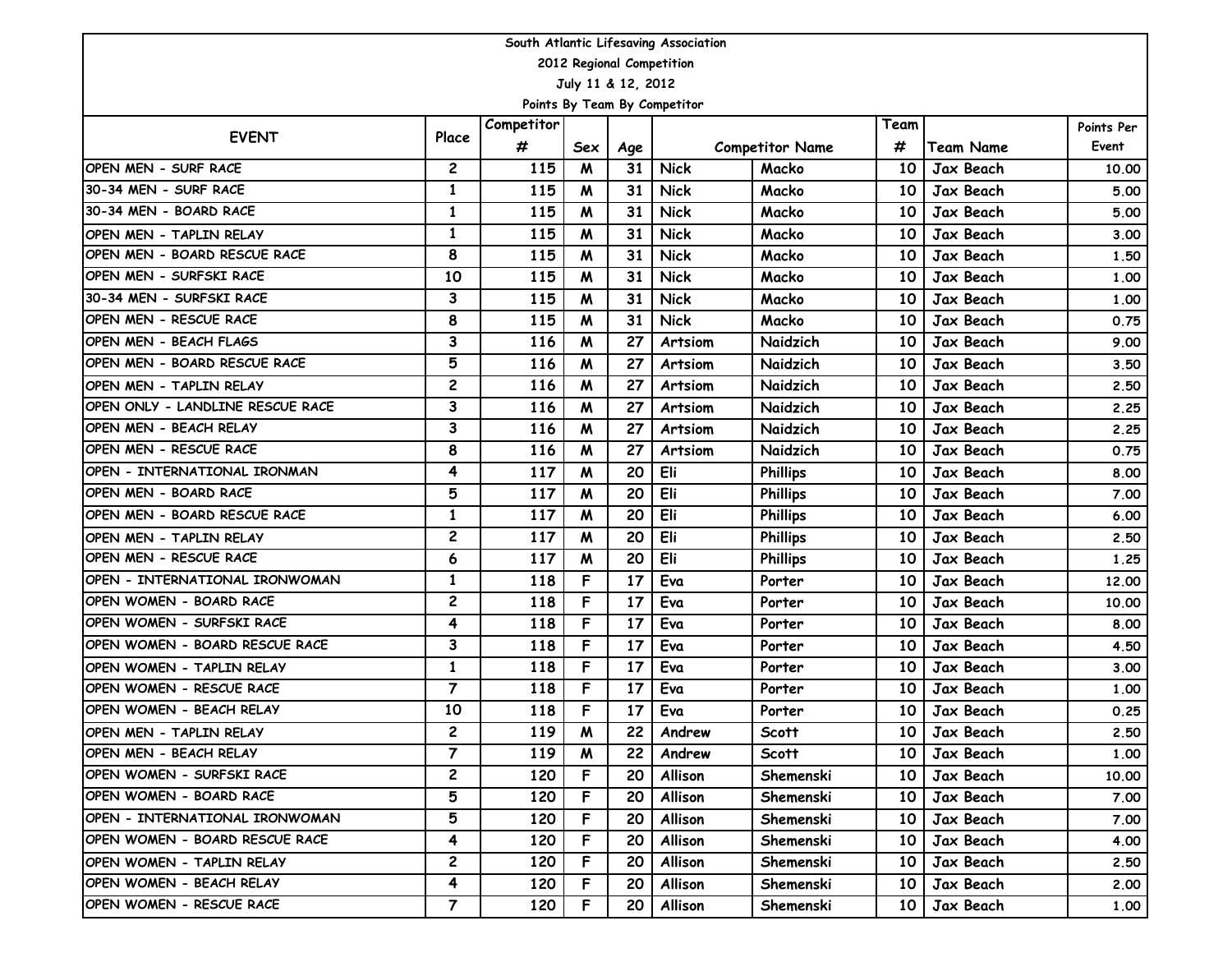| South Atlantic Lifesaving Association |                              |                   |     |     |         |                        |      |                  |            |  |  |  |  |
|---------------------------------------|------------------------------|-------------------|-----|-----|---------|------------------------|------|------------------|------------|--|--|--|--|
| 2012 Regional Competition             |                              |                   |     |     |         |                        |      |                  |            |  |  |  |  |
| July 11 & 12, 2012                    |                              |                   |     |     |         |                        |      |                  |            |  |  |  |  |
|                                       | Points By Team By Competitor |                   |     |     |         |                        |      |                  |            |  |  |  |  |
| <b>EVENT</b>                          | Place                        | Competitor        |     |     |         |                        | Team |                  | Points Per |  |  |  |  |
|                                       |                              | #                 | Sex | Age |         | <b>Competitor Name</b> | #    | <b>Team Name</b> | Event      |  |  |  |  |
| OPEN WOMEN - SURFSKI RACE             | $\mathbf{1}$                 | 121               | F   | 21  | Kaitlyn | Shemenski              | 10   | Jax Beach        | 12,00      |  |  |  |  |
| OPEN - INTERNATIONAL IRONWOMAN        | $\mathbf{2}$                 | 121               | F   | 21  | Kaitlyn | Shemenski              | 10   | Jax Beach        | 10.00      |  |  |  |  |
| OPEN WOMEN - BOARD RACE               | 3                            | 121               | F   | 21  | Kaitlyn | Shemenski              | 10   | Jax Beach        | 9.00       |  |  |  |  |
| OPEN WOMEN - BOARD RESCUE RACE        | 4                            | 121               | F   | 21  | Kaitlyn | Shemenski              | 10   | Jax Beach        | 4.00       |  |  |  |  |
| OPEN WOMEN - TAPLIN RELAY             | $\mathbf{2}$                 | 121               | F   | 21  | Kaitlyn | Shemenski              | 10   | Jax Beach        | 2.50       |  |  |  |  |
| OPEN WOMEN - BEACH RELAY              | 4                            | 121               | F   | 21  | Kaitlyn | Shemenski              | 10   | Jax Beach        | 2.00       |  |  |  |  |
| OPEN WOMEN - RESCUE RACE              | $\overline{7}$               | 121               | F   | 21  | Kaitlyn | Shemenski              | 10   | Jax Beach        | 1.00       |  |  |  |  |
| OPEN MEN - SURFSKI RACE               | $\mathbf{2}$                 | 122               | M   | 21  | Thomas  | <b>Stowe</b>           | 10   | Jax Beach        | 10.00      |  |  |  |  |
| OPEN MEN - BOARD RESCUE RACE          | $\mathbf{1}$                 | 122               | M   | 21  | Thomas  | <b>Stowe</b>           | 10   | Jax Beach        | 6.00       |  |  |  |  |
| OPEN - INTERNATIONAL IRONMAN          | 6                            | 122               | M   | 21  | Thomas  | <b>Stowe</b>           | 10   | Jax Beach        | 5.00       |  |  |  |  |
| OPEN MEN - TAPLIN RELAY               | $\mathbf{1}$                 | 122               | M   | 21  | Thomas  | <b>Stowe</b>           | 10   | Jax Beach        | 3.00       |  |  |  |  |
| OPEN MEN - RESCUE RACE                | 6                            | 122               | M   | 21  | Thomas  | <b>Stowe</b>           | 10   | Jax Beach        | 1.25       |  |  |  |  |
| OPEN MEN - BOARD RACE                 | 10                           | 122               | M   | 21  | Thomas  | <b>Stowe</b>           | 10   | Jax Beach        | 1.00       |  |  |  |  |
| OPEN - INTERNATIONAL IRONMAN          | 3                            | 123               | M   | 17  | Ryan    | <b>Tocco</b>           | 10   | Jax Beach        | 9.00       |  |  |  |  |
| OPEN MEN - BOARD RACE                 | $\overline{7}$               | 123               | M   | 17  | Ryan    | <b>Tocco</b>           | 10   | Jax Beach        | 4.00       |  |  |  |  |
| OPEN MEN - SURFSKI RACE               | 7                            | 123               | M   | 17  | Ryan    | <b>Tocco</b>           | 10   | Jax Beach        | 4.00       |  |  |  |  |
| OPEN MEN - TAPLIN RELAY               | 3                            | 123               | M   | 17  | Ryan    | <b>Tocco</b>           | 10   | Jax Beach        | 2.25       |  |  |  |  |
| OPEN MEN - RESCUE RACE                | 9                            | 123               | M   | 17  | Ryan    | <b>Tocco</b>           | 10   | Jax Beach        | 0.50       |  |  |  |  |
| OPEN MEN - TAPLIN RELAY               | 3                            | 124               | M   | 21  | Joseph  | <b>Walcutt</b>         | 10   | Jax Beach        | 2.25       |  |  |  |  |
| OPEN MEN - RESCUE RACE                | 9                            | 124               | M   | 21  | Joseph  | Walcutt                | 10   | Jax Beach        | 0.50       |  |  |  |  |
| 55-59 WOMEN - 2K BEACH RUN            | $\mathbf{1}$                 | 125               | F   | 59  | Susan   | <b>Wallis</b>          | 10   | Jax Beach        | 5.00       |  |  |  |  |
| 55-59 WOMEN - SURF RACE               | 1                            | 125               | F   | 59  | Susan   | Wallis                 | 10   | Jax Beach        | 5.00       |  |  |  |  |
| 155-59 WOMEN - BOARD RACE             | $\mathbf{1}$                 | 125               | F   | 59  | Susan   | <b>Wallis</b>          | 10   | Jax Beach        | 5.00       |  |  |  |  |
| 55-59 WOMEN - RUN-SWIM-RUN            | $\mathbf{1}$                 | 125               | F   | 59  | Susan   | <b>Wallis</b>          | 10   | Jax Beach        | 5.00       |  |  |  |  |
| 55-59 WOMEN - SURFSKI RACE            | $\mathbf{1}$                 | 125               | F   | 59  | Susan   | <b>Wallis</b>          | 10   | Jax Beach        | 5.00       |  |  |  |  |
| 55-59 - INTERNATIONAL IRONWOMAN       | $\mathbf{1}$                 | 125               | F   | 59  | Susan   | Wallis                 | 10   | Jax Beach        | 5.00       |  |  |  |  |
| 55-59 WOMEN - BEACH FLAGS             | 2                            | $\frac{125}{125}$ | F   | 59  | Susan   | <b>Wallis</b>          | 10   | Jax Beach        | 3.00       |  |  |  |  |
| 30-34 MEN - SURFSKI RACE              | $\mathbf{1}$                 | 127               | M   | 32  | Corey   | Wright                 | 10   | Jax Beach        | 5.00       |  |  |  |  |
| 30-34 MEN-RUN - SWIM-RUN              | $\mathbf{2}$                 | 127               | M   | 32  | Corey   | Wright                 | 10   | Jax Beach        | 3.00       |  |  |  |  |
| 30-34 - INTERANTIONAL IRONMAN         | $\overline{\mathbf{c}}$      | 127               | M   | 32  | Corey   | Wright                 | 10   | Jax Beach        | 3.00       |  |  |  |  |
| OPEN MEN - TAPLIN RELAY               | $\overline{\mathbf{c}}$      | 127               | M   | 32  | Corey   | Wright                 | 10   | Jax Beach        | 2.50       |  |  |  |  |
| 30-34 MEN - SURF RACE                 | 3                            | 127               | M   | 32  | Corey   | Wright                 | 10   | Jax Beach        | 1.00       |  |  |  |  |
| 30-34 MEN - BOARD RACE                | 3                            | 127               | M   | 32  | Corey   | Wright                 | 10   | Jax Beach        | 1.00       |  |  |  |  |
| OPEN - INTERNATIONAL IRONMAN          | 5                            | 128               | M   | 43  | Thomas  | Wright                 | 10   | Jax Beach        | 7.00       |  |  |  |  |
| OPEN MEN - BOARD RACE                 | 6                            | 128               | M   | 43  | Thomas  | Wright                 | 10   | Jax Beach        | 5.00       |  |  |  |  |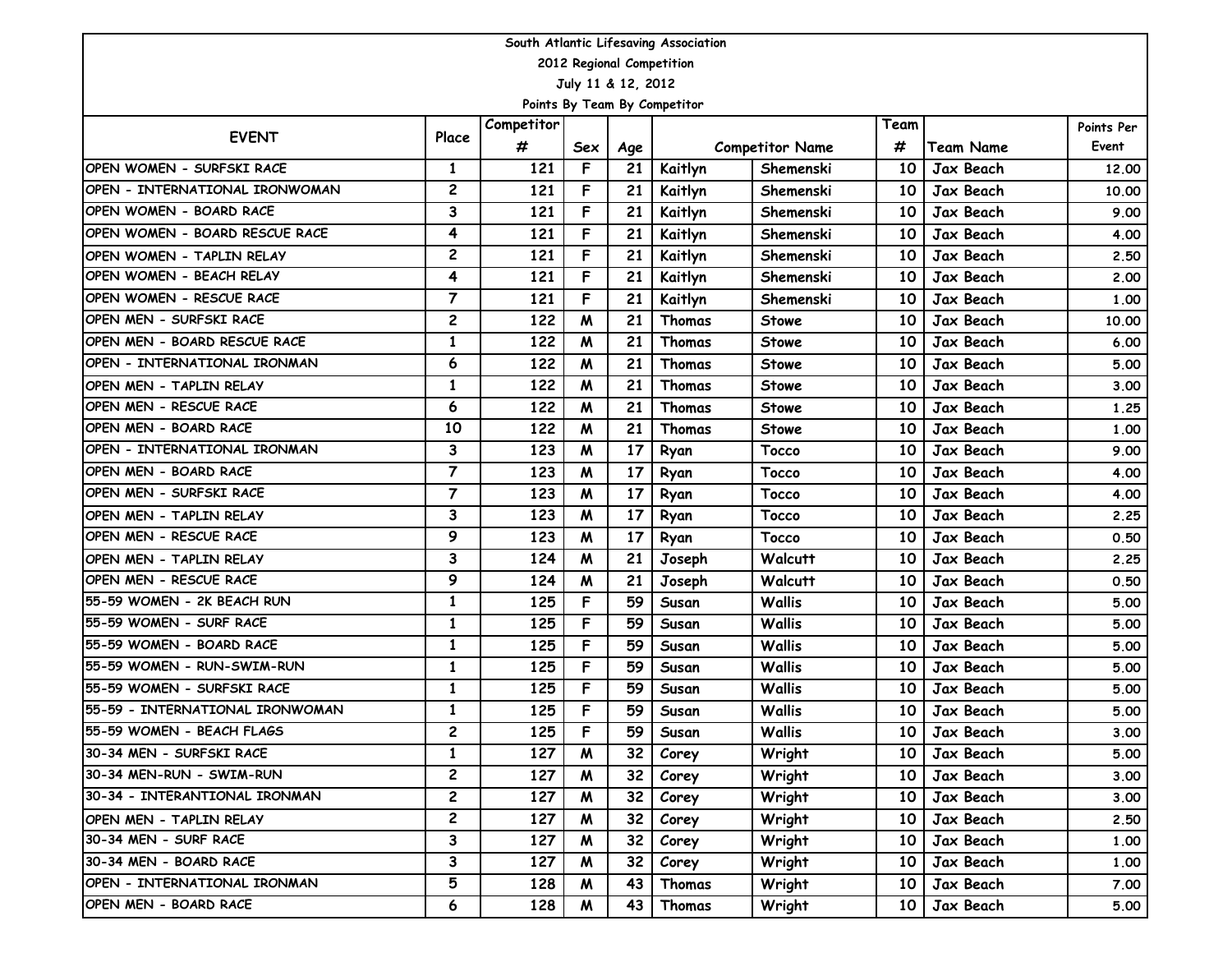| South Atlantic Lifesaving Association |                |            |                           |     |                              |                        |      |                   |            |  |  |  |
|---------------------------------------|----------------|------------|---------------------------|-----|------------------------------|------------------------|------|-------------------|------------|--|--|--|
| 2012 Regional Competition             |                |            |                           |     |                              |                        |      |                   |            |  |  |  |
| July 11 & 12, 2012                    |                |            |                           |     |                              |                        |      |                   |            |  |  |  |
|                                       |                |            |                           |     | Points By Team By Competitor |                        |      |                   |            |  |  |  |
| <b>EVENT</b>                          | Place          | Competitor |                           |     |                              |                        | Team |                   | Points Per |  |  |  |
|                                       |                | #          | Sex                       | Age |                              | <b>Competitor Name</b> | #    | <b>Team Name</b>  | Event      |  |  |  |
| 40-44 MEN - BOARD RACE                | 1              | 128        | M                         | 43  | Thomas                       | Wright                 | 10   | Jax Beach         | 5.00       |  |  |  |
| OPEN MEN - SURFSKI RACE               | 6              | 128        | M                         | 43  | Thomas                       | Wright                 | 10   | Jax Beach         | 5.00       |  |  |  |
| 40-44 MEN - SURFSKI RACE              | $\mathbf{1}$   | 128        | M                         | 43  | Thomas                       | Wright                 | 10   | Jax Beach         | 5.00       |  |  |  |
| 40-44 - INTERNATIONAL IRONMAN         | $\mathbf{1}$   | 128        | M                         | 43  | Thomas                       | Wright                 | 10   | Jax Beach         | 5.00       |  |  |  |
| 40-44 MEN - BEACH FLAGS               | $\mathbf{1}$   | 128        | M                         | 43  | Thomas                       | Wright                 | 10   | Jax Beach         | 5.00       |  |  |  |
| 40-44 MEN - SURF RACE                 | 2              | 128        | M                         | 43  | Thomas                       | Wright                 | 10   | Jax Beach         | 3.00       |  |  |  |
| 40-44 MEN - RUN-SWIM-RUN              | $\mathbf{2}$   | 128        | M                         | 43  | <b>Thomas</b>                | Wright                 | 10   | Jax Beach         | 3.00       |  |  |  |
| OPEN MEN - TAPLIN RELAY               | 4              | 128        | M                         | 43  | Thomas                       | Wright                 | 10   | Jax Beach         | 2.00       |  |  |  |
| OPEN MEN - BOARD RESCUE RACE          | 8              | 128        | M                         | 43  | Thomas                       | Wright                 | 10   | Jax Beach         | 1.50       |  |  |  |
| OPEN MEN - BEACH RELAY                | $\overline{7}$ | 128        | M                         | 43  | Thomas                       | Wright                 | 10   | Jax Beach         | 1.00       |  |  |  |
| OPEN MEN - RESCUE RACE                | 9              | 128        | M                         | 43  | Thomas                       | Wright                 | 10   | Jax Beach         | 0.50       |  |  |  |
| OPEN MEN - BEACH RELAY                | 8              | 129        | M                         | 21  | Connor                       | <b>Black</b>           | 13   | Kure Beach        | 0.75       |  |  |  |
| OPEN WOMEN - BEACH RELAY              | 6              | 130        | F                         | 21  | Madeline                     | <b>Bostic</b>          | 13   | <b>Kure Beach</b> | 1.25       |  |  |  |
| OPEN WOMEN - BEACH RELAY              | 6              | 132        | F                         | 18  | Kira                         | Cunningham             | 13   | <b>Kure Beach</b> | 1.25       |  |  |  |
| OPEN WOMEN - BEACH RELAY              | 6              | 133        | F                         | 18  | Colleen                      | Esposito               | 13   | <b>Kure Beach</b> | 1.25       |  |  |  |
| OPEN MEN - BEACH FLAGS                | 10             | 134        | M                         | 22  | Chris                        | Felmet                 | 13   | Kure Beach        | 1.00       |  |  |  |
| OPEN MEN - BEACH FLAGS                | 9              | 137        | M                         | 21  | Eric                         | Johnston               | 13   | <b>Kure Beach</b> | 2.00       |  |  |  |
| OPEN MEN - BEACH RELAY                | 8              | 137        | M                         | 21  | Eric                         | Johnston               | 13   | Kure Beach        | 0.75       |  |  |  |
| OPEN MEN - BEACH FLAGS                | 4              | 138        | M                         | 24  | Edmund                       | Kennedy                | 13   | Kure Beach        | 8.00       |  |  |  |
| OPEN MEN - BEACH RELAY                | 8              | 138        | M                         | 24  | Edmund                       | Kennedy                | 13   | <b>Kure Beach</b> | 0.75       |  |  |  |
| OPEN WOMEN - BEACH RELAY              | 6              | 139        | F                         | 19  | Tiffany                      | <b>Klos</b>            | 13   | Kure Beach        | 1.25       |  |  |  |
| OPEN MEN - BEACH RELAY                | 8              | 140        | M                         | 25  | Daniel                       | <b>Russell</b>         | 13   | <b>Kure Beach</b> | 0.75       |  |  |  |
| OPEN MEN - RUN-SWIM-RUN               | $\mathbf{2}$   | 143        | M                         | 18  | Bryan                        | Veals                  | 13   | Kure Beach        | 10.00      |  |  |  |
| OPEN MEN - 2K BEACH RUN               | 10             | 143        | м                         | 18  | Bryan                        | Veals                  | 13   | Kure Beach        | 1.00       |  |  |  |
| OPEN MEN - SURF RACE                  | 10             | 143        | M                         | 18  | Bryan                        | Veals                  | 13   | Kure Beach        | 1.00       |  |  |  |
| 45-49 MEN - 2K BEACH RUN              | $\mathbf{1}$   | 181        | $\boldsymbol{\mathsf{M}}$ | 47  | David                        | Heglar                 | 13   | Kure Beach        | 5.00       |  |  |  |
| 44-49 MEN - SURF RACE                 | $\mathbf{1}$   | 181        | $\pmb{\mathsf{M}}$        | 47  | David                        | Heglar                 |      | 13 Kure Beach     | 5.00       |  |  |  |
| 45-49 MEN - BOARD RACE                | $\mathbf{1}$   | 181        | M                         | 47  | David                        | Heglar                 | 13   | Kure Beach        | 5.00       |  |  |  |
| 60-64 MEN - 2K BEACH RUN              | $\mathbf{1}$   | 182        | M                         | 64  | Harold                       | Heglar                 | 13   | Kure Beach        | 5.00       |  |  |  |
| 60-64 MEN - BOARD RACE                | $\mathbf{1}$   | 182        | M                         | 64  | Harold                       | Heglar                 | 13   | Kure Beach        | 5.00       |  |  |  |
| 60-64 MEN - BEACH FLAGS               | $\mathbf{1}$   | 182        | M                         | 64  | Harold                       | Heglar                 | 13   | Kure Beach        | 5.00       |  |  |  |
| OPEN WOMEN - SURF RACE                | 8              | 184        | F                         | 21  | Erika                        | Audfroid               | 14   | Nags Head         | 3.00       |  |  |  |
| OPEN WOMEN - TAPLIN RELAY             | 3              | 184        | F                         | 21  | Erika                        | Audfroid               | 14   | Nags Head         | 2.25       |  |  |  |
| OPEN WOMEN - RESCUE RACE              | 5              | 184        | F                         | 21  | Erika                        | Audfroid               | 14   | Nags Head         | 1.75       |  |  |  |
| OPEN WOMEN - BOARD RESCUE RACE        | 9              | 184        | F                         | 21  | Erika                        | Audfroid               | 14   | Nags Head         | 1.00       |  |  |  |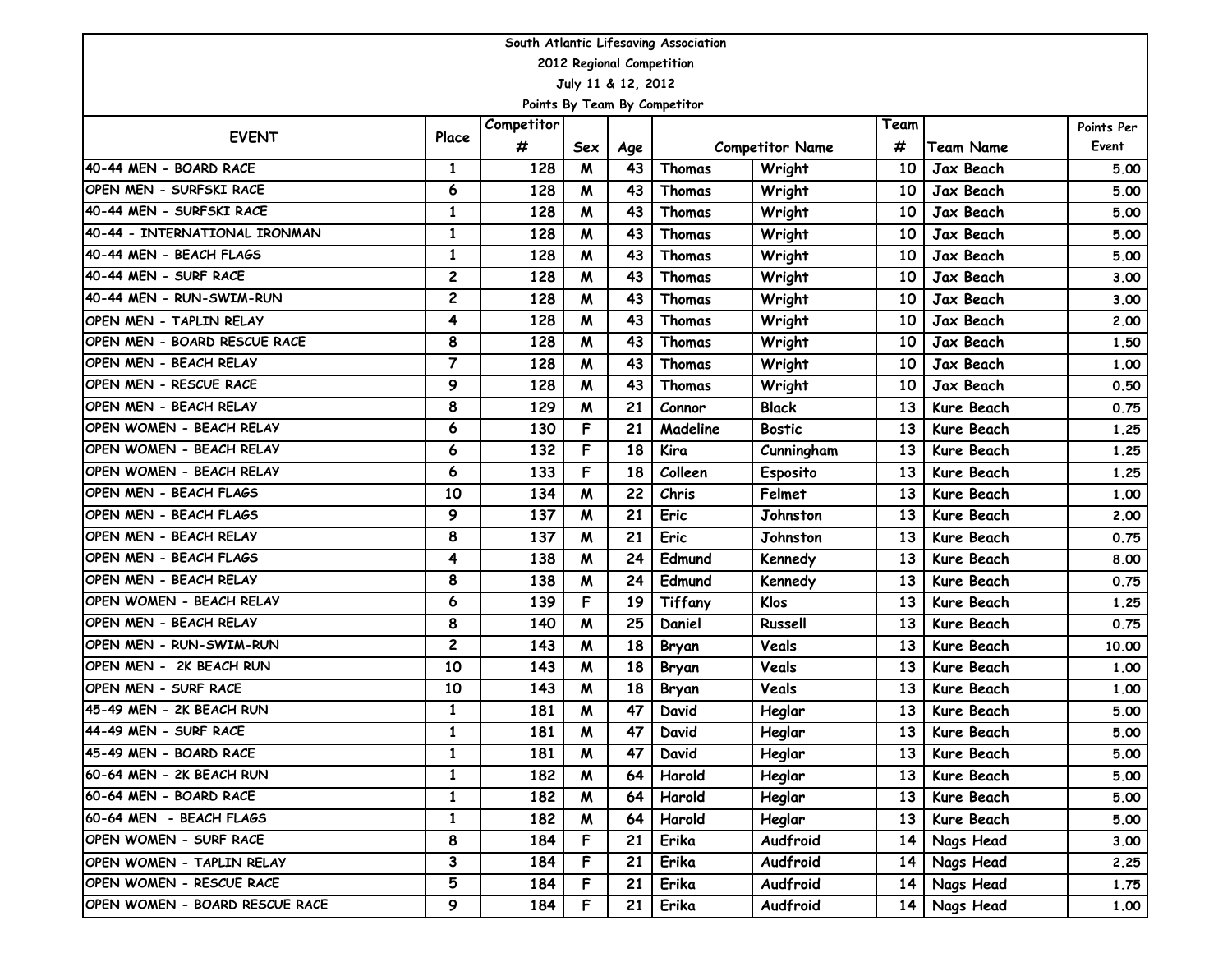|                                  |              |            |                           |                           | South Atlantic Lifesaving Association |                        |                 |                  |            |
|----------------------------------|--------------|------------|---------------------------|---------------------------|---------------------------------------|------------------------|-----------------|------------------|------------|
|                                  |              |            |                           | 2012 Regional Competition |                                       |                        |                 |                  |            |
|                                  |              |            |                           | July 11 & 12, 2012        |                                       |                        |                 |                  |            |
|                                  |              |            |                           |                           | Points By Team By Competitor          |                        |                 |                  |            |
| <b>EVENT</b>                     | Place        | Competitor |                           |                           |                                       |                        | Team            |                  | Points Per |
|                                  |              | #          | Sex                       | Age                       |                                       | <b>Competitor Name</b> | #               | <b>Team Name</b> | Event      |
| 50-54 MEN - 2K BEACH RUN         | 1            | 185        | $\boldsymbol{M}$          | 54                        | John                                  | Kenny                  | 14              | Nags Head        | 5.00       |
| 50-54 MEN - BOARD RACE           | $\mathbf{1}$ | 185        | M                         | 54                        | John                                  | Kenny                  | 14              | Nags Head        | 5.00       |
| 50-54 MEN - RUN-SWIM-RUN         | $\mathbf{1}$ | 185        | $\boldsymbol{\mathsf{M}}$ | 54                        | John                                  | Kenny                  | 14              | Nags Head        | 5.00       |
| 50-54 MEN - SURFSKI RACE         | $\mathbf{1}$ | 185        | $\boldsymbol{\mathsf{M}}$ | 54                        | John                                  | Kenny                  | 14              | Nags Head        | 5.00       |
| 50-54 MEN - SURF RACE            | 2            | 185        | M                         | 54                        | John                                  | Kenny                  | 14              | Nags Head        | 3.00       |
| 50-54 - INTERNATIONAL IRONMAN    | 2            | 185        | $\boldsymbol{\mathsf{M}}$ | 54                        | John                                  | Kenny                  | 14              | Nags Head        | 3.00       |
| 50-54 MEN - BEACH FLAGS          | 3            | 185        | $\boldsymbol{\mathsf{M}}$ | 54                        | John                                  | Kenny                  | 14              | Nags Head        | 1.00       |
| IOPEN WOMEN - SURFSKI RACE       | 5            | 186        | F                         | 31                        | Bethany                               | <b>McCullough</b>      | 14              | Nags Head        | 7.00       |
| 30-34 WOMEN - SURF RACE          | 1            | 186        | F                         | 31                        | Bethany                               | <b>McCullough</b>      | 14              | Nags Head        | 5.00       |
| 30-34 WOMEN - BOARD RACE         | 1            | 186        | F                         | 31                        | Bethany                               | <b>McCullough</b>      | 14              | Nags Head        | 5.00       |
| 30-34 WOMEN - RUN-SWIM-RUN       | $\mathbf{1}$ | 186        | F                         | 31                        | Bethany                               | <b>McCullough</b>      | 14              | Nags Head        | 5.00       |
| 130-34 WOMEN - SURFSKI RACE      | 1            | 186        | F                         | 31                        | Bethany                               | <b>McCullough</b>      | 14              | Nags Head        | 5.00       |
| OPEN - INTERNATIONAL IRONWOMAN   | 6            | 186        | F                         | 31                        | Bethany                               | <b>McCullough</b>      | 14              | Nags Head        | 5.00       |
| 30-34 - INTERNATIONAL IRONWOMAN  | $\mathbf{1}$ | 186        | F                         | 31                        | Bethany                               | <b>McCullough</b>      | 14              | Nags Head        | 5.00       |
| 30-34 WOMEN - 2K BEACH RUN       | $\mathbf{2}$ | 186        | F                         | 31                        | Bethany                               | <b>McCullough</b>      | 14              | Nags Head        | 3.00       |
| 30-34 WOMEN - BEACH FLAGS        | 2            | 186        | F                         | 31                        | Bethany                               | <b>McCullough</b>      | 14              | Nags Head        | 3.00       |
| IOPEN WOMEN - TAPLIN RELAY       | 3            | 186        | F                         | 31                        | Bethany                               | <b>McCullough</b>      | 14              | Nags Head        | 2.25       |
| OPEN WOMEN - RESCUE RACE         | 5            | 186        | F                         | 31                        | Bethany                               | <b>McCullough</b>      | 14              | Nags Head        | 1.75       |
| OPEN WOMEN - BOARD RESCUE RACE   | 9            | 186        | F                         | 31                        | Bethany                               | <b>McCullough</b>      | 14              | Nags Head        | 1.00       |
| 30-34 MEN - 2K BEACH RUN         | $\mathbf{1}$ | 187        | M                         | 34                        | Chad                                  | Motz                   | 14              | Nags Head        | 5.00       |
| 30-34 - INTERANTIONAL IRONMAN    | $\mathbf{1}$ | 187        | $\boldsymbol{\mathsf{M}}$ | 34                        | Chad                                  | Motz                   | 14              | Nags Head        | 5.00       |
| OPEN MEN - 2K BEACH RUN          | 7            | 187        | M                         | 34                        | Chad                                  | Motz                   | 14              | Nags Head        | 4.00       |
| 30-34 MEN - BOARD RACE           | $\mathbf{2}$ | 187        | $\boldsymbol{\mathsf{M}}$ | 34                        | Chad                                  | Motz                   | 14              | Nags Head        | 3.00       |
| 30-34 MEN - SURFSKI RACE         | 2            | 187        | M                         | 34                        | Chad                                  | Motz                   | 14              | Nags Head        | 3.00       |
| OPEN ONLY - LANDLINE RESCUE RACE | 6            | 187        | M                         | 34                        | Chad                                  | Motz                   | 14              | Nags Head        | 1.25       |
| OPEN MEN - TAPLIN RELAY          | 6            | 187        | $\boldsymbol{\mathsf{M}}$ | 34                        | Chad                                  | Motz                   | 14              | Nags Head        | 1.25       |
| 30-34 WOMEN - 2K BEACH RUN       | $\mathbf{1}$ | 188        | $\overline{F}$            | 30 <sup>1</sup>           | Stephanie                             | Motz                   |                 | 14 Nags Head     | 5.00       |
| 30-34 WOMEN - BEACH FLAGS        | $\mathbf{1}$ | 188        | F                         | 30                        | Stephanie                             | Motz                   | 14 <sup>1</sup> | Nags Head        | 5.00       |
| 30-34 WOMEN - BOARD RACE         | $\mathbf{2}$ | 188        | F                         | 30                        | Stephanie                             | Motz                   | 14              | Nags Head        | 3.00       |
| 45-49 WOMEN - 2K BEACH RUN       | $\mathbf{1}$ | 189        | F                         | 49                        | Valerie                               | Netsch                 | 14              | Nags Head        | 5.00       |
| 44-49 WOMEN - SURF RACE          | 1            | 189        | F                         | 49                        | Valerie                               | Netsch                 | 14              | Nags Head        | 5.00       |
| 45-49 WOMEN - BOARD RACE         | $\mathbf{1}$ | 189        | F                         | 49                        | Valerie                               | Netsch                 | 14              | Nags Head        | 5.00       |
| 45-49 WOMEN - RUN-SWIM-RUN       | $\mathbf{1}$ | 189        | F                         | 49                        | Valerie                               | Netsch                 | 14              | Nags Head        | 5.00       |
| 45-49 WOMEN - SURFSKI RACE       | 1            | 189        | F                         | 49                        | Valerie                               | Netsch                 | 14              | Nags Head        | 5.00       |
| 45-49 WOMEN - BEACH FLAGS        | $\mathbf{1}$ | 189        | F                         | 49                        | Valerie                               | Netsch                 | 14              | Nags Head        | 5.00       |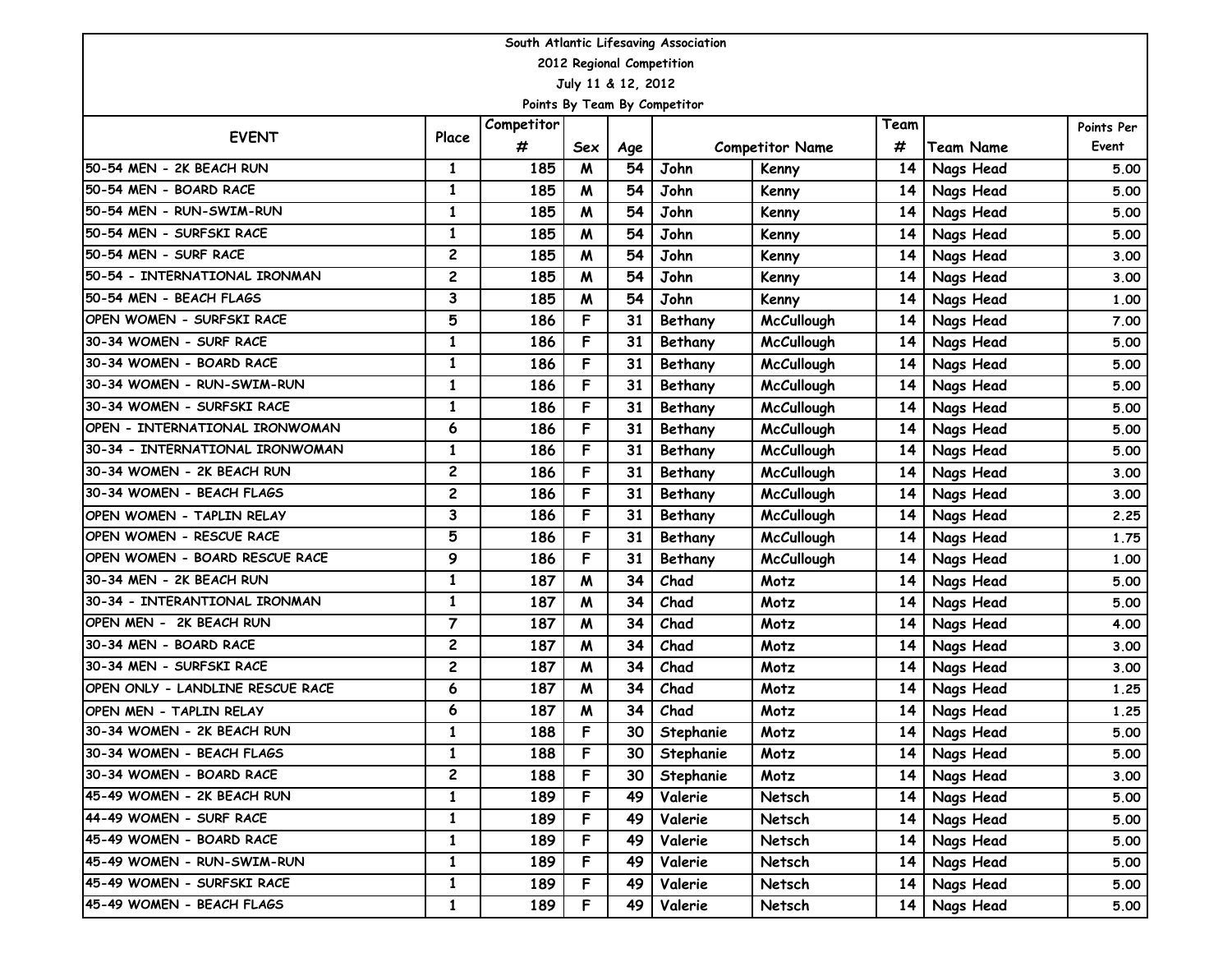|                                  |                |            |                  |                    | South Atlantic Lifesaving Association |                        |                 |                  |            |
|----------------------------------|----------------|------------|------------------|--------------------|---------------------------------------|------------------------|-----------------|------------------|------------|
| 2012 Regional Competition        |                |            |                  |                    |                                       |                        |                 |                  |            |
|                                  |                |            |                  | July 11 & 12, 2012 |                                       |                        |                 |                  |            |
|                                  |                |            |                  |                    | Points By Team By Competitor          |                        |                 |                  |            |
| <b>EVENT</b>                     | Place          | Competitor |                  |                    |                                       |                        | Team            |                  | Points Per |
|                                  |                | #          | Sex              | Age                |                                       | <b>Competitor Name</b> | #               | <b>Team Name</b> | Event      |
| OPEN WOMEN - TAPLIN RELAY        | 3              | 189        | F                | 49                 | Valerie                               | Netsch                 | 14              | Nags Head        | 2.25       |
| OPEN WOMEN - RESCUE RACE         | 5              | 189        | F                | 49                 | Valerie                               | Netsch                 | 14              | Nags Head        | 1.75       |
| OPEN WOMEN - BOARD RESCUE RACE   | 8              | 189        | F                | 49                 | Valerie                               | Netsch                 | 14              | Nags Head        | 1.50       |
| OPEN ONLY - LANDLINE RESCUE RACE | 6              | 189        | F                | 49                 | Valerie                               | Netsch                 | 14              | Nags Head        | 1.25       |
| OPEN WOMEN - 2K BEACH RUN        | 5              | 190        | F                | 18                 | Léa                                   | Raiche-Marsden         | 14              | Nags Head        | 7.00       |
| OPEN WOMEN - BEACH FLAGS         | 5              | 190        | F                | 18                 | Léa                                   | Raiche-Marsden         | 14              | Nags Head        | 7.00       |
| OPEN WOMEN - TAPLIN RELAY        | 3              | 190        | F                | 18                 | Léa                                   | Raiche-Marsden         | 14              | Nags Head        | 2.25       |
| OPEN WOMEN - RESCUE RACE         | 5              | 190        | F                | 18                 | Léa                                   | Raiche-Marsden         | 14              | Nags Head        | 1.75       |
| OPEN WOMEN - BOARD RESCUE RACE   | 8              | 190        | F                | 18                 | Léa                                   | Raiche-Marsden         | 14              | Nags Head        | 1.50       |
| OPEN MEN - BOARD RESCUE RACE     | 3              | 191        | M                | 23                 | Jeffrey                               | Robinson               | 14              | Nags Head        | 4.50       |
| OPEN MEN - BOARD RACE            | 9              | 191        | M                | 23                 | Jeffrey                               | Robinson               | 14              | Nags Head        | 2.00       |
| OPEN MEN - TAPLIN RELAY          | 6              | 191        | M                | 23                 | Jeffrey                               | Robinson               | 14              | Nags Head        | 1.25       |
| OPEN ONLY - LANDLINE RESCUE RACE | 6              | 192        | M                | 20                 | Matthew                               | Rose                   | 14              | Nags Head        | 1.25       |
| IOPEN MEN - TAPLIN RELAY         | 6              | 192        | M                | 20                 | Matthew                               | Rose                   | 14              | Nags Head        | 1.25       |
| OPEN MEN - BOARD RESCUE RACE     | 3              | 193        | M                | 23                 | <b>Brain</b>                          | Schmitt                | 14              | Nags Head        | 4.50       |
| OPEN MEN - RUN-SWIM-RUN          | 9              | 193        | M                | 23                 | <b>Brain</b>                          | Schmitt                | 14              | Nags Head        | 2.00       |
| OPEN ONLY - LANDLINE RESCUE RACE | 6              | 193        | M                | 23                 | <b>Brain</b>                          | Schmitt                | 14              | Nags Head        | 1.25       |
| OPEN MEN - TAPLIN RELAY          | 6              | 193        | M                | 23                 | <b>Brain</b>                          | Schmitt                | 14              | Nags Head        | 1.25       |
| OPEN - INTERNATIONAL IRONMAN     | $\overline{ }$ | 194        | M                | 24                 | Christian                             | Archer                 | 16              | St Johns County  | 4.00       |
| OPEN MEN - BOARD RACE            | 8              | 194        | M                | 24                 | Christian                             | Archer                 | 16              | St Johns County  | 3.00       |
| OPEN MEN - BOARD RESCUE RACE     | 10             | 194        | M                | 24                 | Christian                             | Archer                 | 16              | St Johns County  | 0.50       |
| OPEN MEN - 2K BEACH RUN          | 4              | 196        | M                | 22                 | Alexander                             | Bonus                  | 16              | St Johns County  | 8.00       |
| 30-34 WOMEN - SURF RACE          | 2              | 199        | F                | 33                 | Erin                                  | Gunia                  | 16              | St Johns County  | 3.00       |
| 30-34 WOMEN - RUN-SWIM-RUN       | 2              | 199        | F                | 33                 | Erin                                  | Gunia                  | 16              | St Johns County  | 3.00       |
| 30-34 WOMEN - 2K BEACH RUN       | 3              | 199        | F                | 33                 | Erin                                  | Gunia                  | 16              | St Johns County  | 1.00       |
| OPEN MEN - BEACH FLAGS           | 5              | 201        | $\boldsymbol{M}$ | 20                 | John                                  | McClure                | 16 <sup>1</sup> | St Johns County  | 7.00       |
| OPEN WOMEN - SURFSKI RACE        | 10             | 205        | $\overline{F}$   | 29                 | Tiffany                               | <b>Stephens</b>        | 16              | St Johns County  | 1.00       |
| OPEN MEN - BOARD RESCUE RACE     | 10             | 206        | M                | 28                 | Jeremy                                | Watkins                | 16              | St Johns County  | 0.50       |
| OPEN WOMEN - RESCUE RACE         | 4              | 144        | F                | 24                 | Marty                                 | Antony                 | 18              | Virginia Beach   | 2.00       |
| OPEN WOMEN - TAPLIN RELAY        | 9              | 144        | F                | 24                 | Marty                                 | Antony                 | 18              | Virginia Beach   | 0.50       |
| OPEN WOMEN - TAPLIN RELAY        | 9              | 145        | F                | 18                 | Emily                                 | Bain                   | 18              | Virginia Beach   | 0.50       |
| OPEN WOMEN - BEACH RELAY         | 8              | 146        | F                | 18                 | Emily                                 | Clary                  | <b>18</b>       | Virginia Beach   | 0.75       |
| OPEN MEN - BEACH RELAY           | $\mathbf{1}$   | 147        | M                | 22                 | Zachary                               | Fitzpatrick            | 18 <sup>1</sup> | Virginia Beach   | 3.00       |
| OPEN MEN - RESCUE RACE           | 10             | 147        | M                | 22                 | Zachary                               | Fitzpatrick            | 18              | Virginia Beach   | 0.25       |
| OPEN MEN - BEACH RELAY           | 9              | 148        | M                | 21                 | Sean                                  | Frye                   | 18 I            | Virginia Beach   | 0.50       |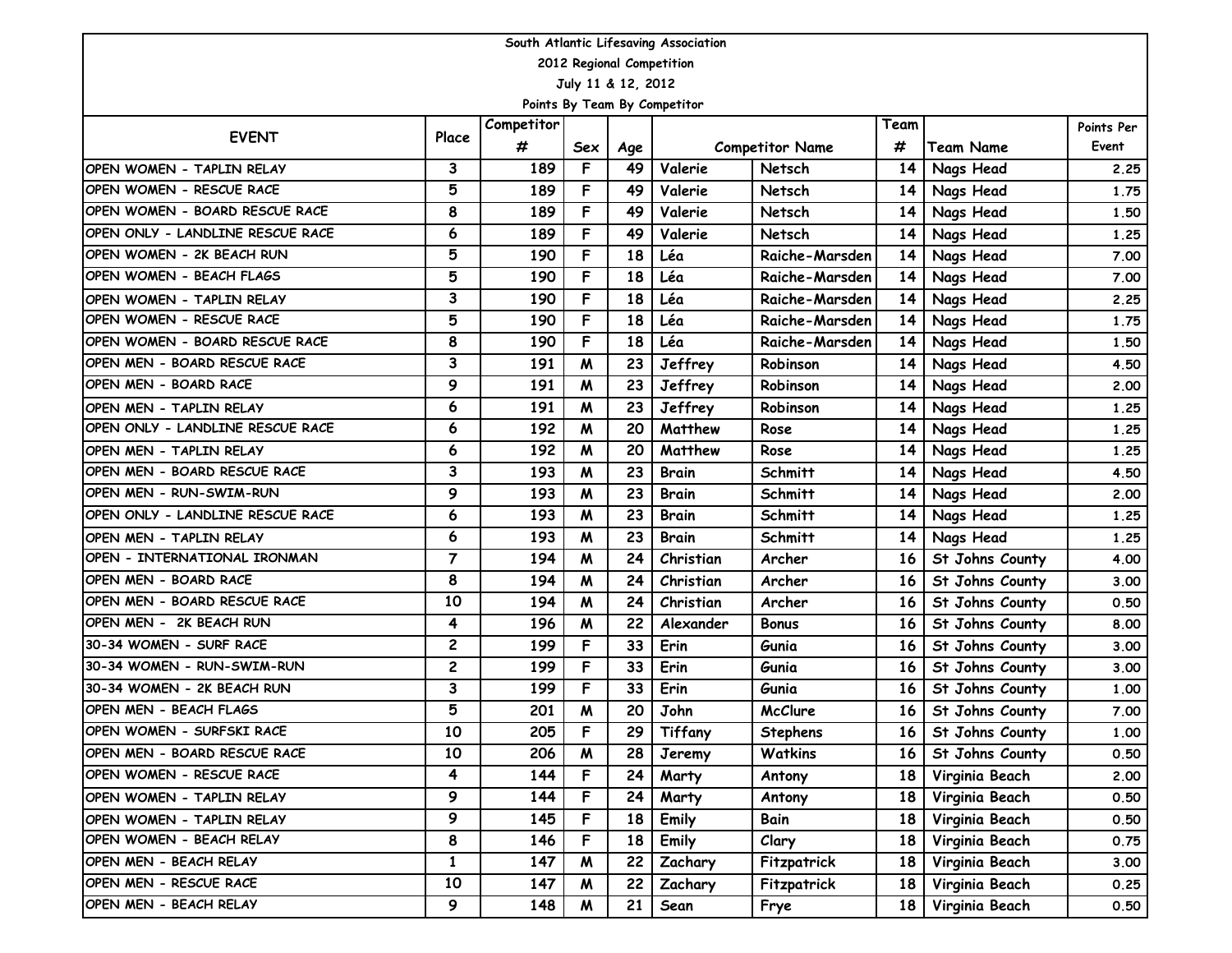|                                 |                         |            |                    |                    | South Atlantic Lifesaving Association |            |      |                   |            |
|---------------------------------|-------------------------|------------|--------------------|--------------------|---------------------------------------|------------|------|-------------------|------------|
|                                 |                         |            |                    |                    | 2012 Regional Competition             |            |      |                   |            |
|                                 |                         |            |                    | July 11 & 12, 2012 |                                       |            |      |                   |            |
|                                 |                         |            |                    |                    | Points By Team By Competitor          |            |      |                   |            |
| <b>EVENT</b>                    | Place                   | Competitor |                    |                    |                                       |            | Team |                   | Points Per |
|                                 |                         | #          | Sex                | Age                | <b>Competitor Name</b>                |            | #    | <b>Team Name</b>  | Event      |
| OPEN WOMEN - SURF RACE          | 4                       | 150        | F                  | 18                 | Madison                               | Hahn       | 18   | Virginia Beach    | 8.00       |
| OPEN WOMEN - RUN-SWIM-RUN       | 4                       | 150        | F                  | 18                 | Madison                               | Hahn       | 18   | Virginia Beach    | 8.00       |
| OPEN WOMEN - BOARD RESCUE RACE  | 7                       | 150        | F                  | 18                 | Madison                               | Hahn       | 18   | Virginia Beach    | 2.00       |
| 55-59 WOMEN - BEACH FLAGS       | $\mathbf{1}$            | 151        | F                  | 55                 | Nancy                                 | Hodges     | 18   | Virginia Beach    | 5.00       |
| 55-59 WOMEN - 2K BEACH RUN      | $\mathbf{2}$            | 151        | F                  | 55                 | Nancy                                 | Hodges     | 18   | Virginia Beach    | 3.00       |
| 55-59 WOMEN - SURF RACE         | 2                       | 151        | F                  | 55                 | Nancy                                 | Hodges     | 18   | Virginia Beach    | 3.00       |
| 55-59 WOMEN - BOARD RACE        | $\mathbf{2}$            | 151        | F                  | 55                 | Nancy                                 | Hodges     | 18   | Virginia Beach    | 3.00       |
| 155-59 WOMEN - RUN-SWIM-RUN     | $\mathbf{2}$            | 151        | F                  | 55                 | Nancy                                 | Hodges     | 18   | Virginia Beach    | 3.00       |
| 55-59 WOMEN - SURFSKI RACE      | $\mathbf{2}$            | 151        | F                  | 55                 | Nancy                                 | Hodges     | 18   | Virginia Beach    | 3.00       |
| 55-59 - INTERNATIONAL IRONWOMAN | $\mathbf{2}$            | 151        | F                  | 55                 | Nancy                                 | Hodges     | 18   | Virginia Beach    | 3.00       |
| OPEN MEN - BEACH RELAY          | 9                       | 152        | M                  | 21                 | Jonathan                              | Ilao       | 18   | Virginia Beach    | 0.50       |
| OPEN WOMEN - RUN-SWIM-RUN       | $\overline{7}$          | 153        | F                  | 18                 | Ella Lee                              | Kloster    | 18   | Virginia Beach    | 4.00       |
| OPEN WOMEN - RESCUE RACE        | 4                       | 153        | F                  | 18                 | Ella Lee                              | Kloster    | 18   | Virginia Beach    | 2.00       |
| OPEN WOMEN - BEACH RELAY        | 8                       | 153        | F                  | 18                 | Ella Lee                              | Kloster    | 18   | Virginia Beach    | 0.75       |
| OPEN MEN - RESCUE RACE          | 10                      | 154        | M                  | 39                 | Marc                                  | Levine     | 18   | Virginia Beach    | 0.25       |
| OPEN MEN - BEACH RELAY          | 1                       | 155        | M                  | 20                 | Sean                                  | Liles      | 18   | Virginia Beach    | 3.00       |
| OPEN WOMEN - SURF RACE          | 7                       | 156        | F                  | 20                 | Ashley                                | Luchsinger | 18   | Virginia Beach    | 4.00       |
| OPEN WOMEN - RESCUE RACE        | 1                       | 156        | F                  | 20                 | Ashley                                | Luchsinger | 18   | Virginia Beach    | 3.00       |
| OPEN MEN - BEACH RELAY          | 9                       | 157        | M                  | 22                 | Jon                                   | Martin     | 18   | Virginia Beach    | 0.50       |
| OPEN WOMEN - RESCUE RACE        | $\mathbf{1}$            | 158        | F                  | 20                 | Katelyn                               | McKenna    | 18   | Virginia Beach    | 3.00       |
| OPEN WOMEN - BEACH RELAY        | 8                       | 158        | F                  | 20                 | Katelyn                               | McKenna    | 18   | Virginia Beach    | 0.75       |
| OPEN WOMEN - TAPLIN RELAY       | 9                       | 158        | F                  | 20                 | Katelyn                               | McKenna    | 18   | Virginia Beach    | 0.50       |
| OPEN WOMEN - RESCUE RACE        | 4                       | 159        | F                  | 21                 | Sara                                  | McLaren    | 18   | Virginia Beach    | 2.00       |
| OPEN WOMEN - BOARD RESCUE RACE  | 7                       | 159        | F                  | 21                 | Sara                                  | McLaren    | 18   | Virginia Beach    | 2.00       |
| OPEN MEN - BEACH RELAY          | $\mathbf{1}$            | 160        | M                  | 26                 | Michael                               | Miller     | 18   | Virginia Beach    | 3.00       |
| OPEN MEN - 2K BEACH RUN         | 8                       | 161        | M                  | 27                 | Jon                                   | O'Neill    | 18   | Virginia Beach    | 3.00       |
| OPEN MEN - BEACH RELAY          | 9                       | 161        | $\pmb{\mathsf{M}}$ | 27                 | Jon                                   | O'Neill    |      | 18 Virginia Beach | 0.50       |
| OPEN MEN - SURF RACE            | $\overline{\mathbf{z}}$ | 162        | M                  | 18                 | Zac                                   | Paryzek    | 18   | Virginia Beach    | 4.00       |
| OPEN MEN - RESCUE RACE          | 10                      | 162        | M                  | 18                 | Zac                                   | Paryzek    | 18   | Virginia Beach    | 0.25       |
| OPEN WOMEN - BOARD RESCUE RACE  | $\mathbf{1}$            | 163        | F                  | 26                 | Lauren                                | Pfeifer    | 18   | Virginia Beach    | 6.00       |
| OPEN WOMEN - BOARD RACE         | 8                       | 163        | F                  | 26                 | Lauren                                | Pfeifer    | 18   | Virginia Beach    | 3.00       |
| OPEN WOMEN - RESCUE RACE        | $\mathbf{1}$            | 163        | F                  | 26                 | Lauren                                | Pfeifer    | 18   | Virginia Beach    | 3.00       |
| OPEN WOMEN - BEACH RELAY        | 8                       | 163        | F                  | 26                 | Lauren                                | Pfeifer    | 18   | Virginia Beach    | 0.75       |
| OPEN WOMEN - RUN-SWIM-RUN       | 2                       | 164        | F                  | 18                 | Jessica                               | Rocheleau  | 18   | Virginia Beach    | 10.00      |
| OPEN WOMEN - 2K BEACH RUN       | $\mathbf{3}$            | 164        | F.                 | 18 <sup>1</sup>    | Jessica                               | Rocheleau  | 18   | Virginia Beach    | 9.00       |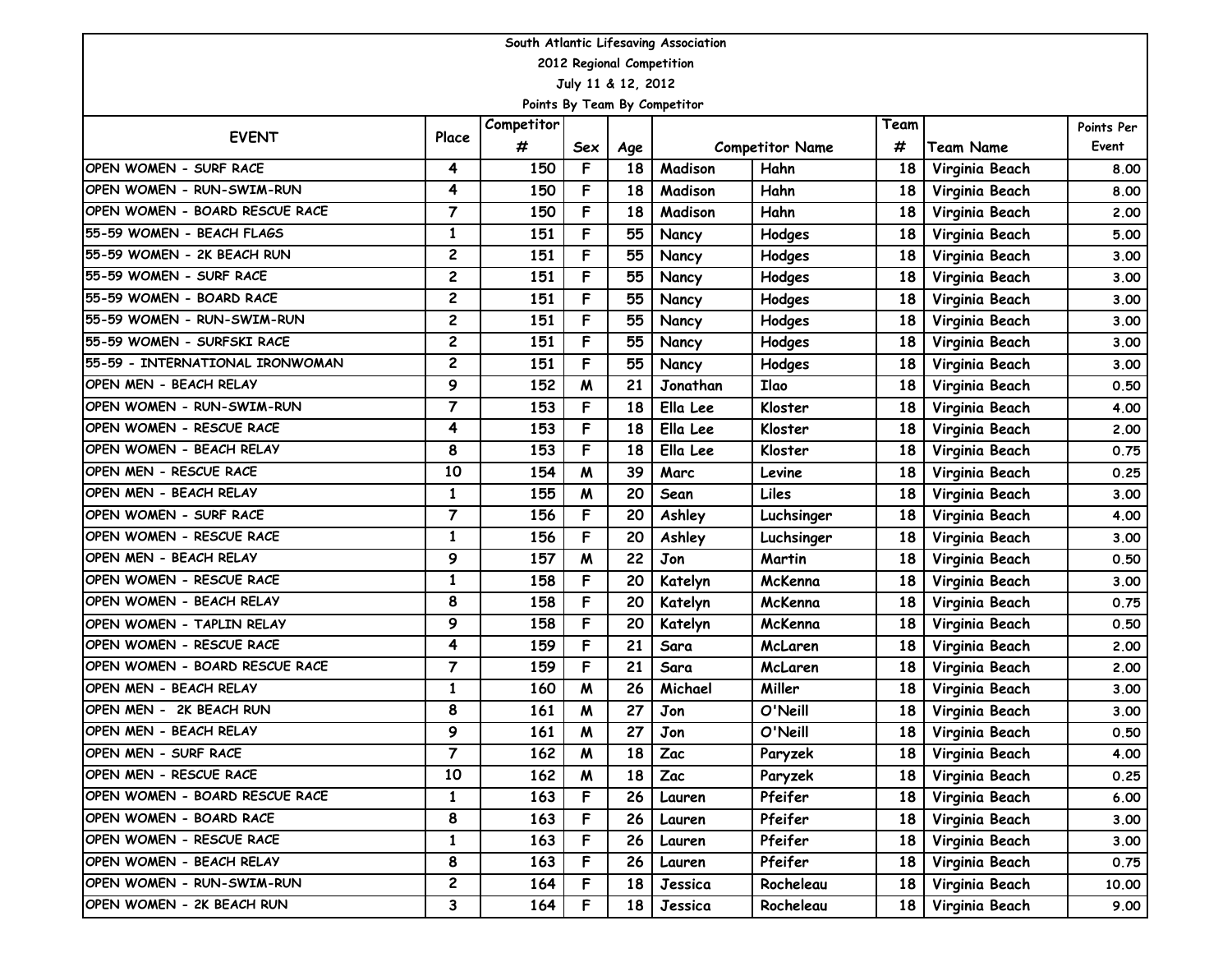| South Atlantic Lifesaving Association |                         |            |                |                 |                               |                |                 |                           |            |
|---------------------------------------|-------------------------|------------|----------------|-----------------|-------------------------------|----------------|-----------------|---------------------------|------------|
| 2012 Regional Competition             |                         |            |                |                 |                               |                |                 |                           |            |
| July 11 & 12, 2012                    |                         |            |                |                 |                               |                |                 |                           |            |
|                                       |                         |            |                |                 | Points By Team By Competitor  |                |                 |                           |            |
| <b>EVENT</b>                          | Place                   | Competitor |                |                 | <b>Competitor Name</b><br>Age |                | Team            |                           | Points Per |
|                                       |                         | #          | Sex            |                 |                               |                | #               | <b>Team Name</b>          | Event      |
| OPEN WOMEN - SURF RACE                | 3                       | 164        | F              | 18              | Jessica                       | Rocheleau      | 18              | Virginia Beach            | 9.00       |
| OPEN - INTERNATIONAL IRONWOMAN        | 4                       | 164        | F              | 18              | Jessica                       | Rocheleau      | 18              | Virginia Beach            | 8.00       |
| OPEN WOMEN - BOARD RESCUE RACE        | 1                       | 164        | F              | 18              | Jessica                       | Rocheleau      | 18              | Virginia Beach            | 6.00       |
| OPEN WOMEN - RESCUE RACE              | $\mathbf{1}$            | 164        | F              | 18              | Jessica                       | Rocheleau      | 18              | Virginia Beach            | 3.00       |
| OPEN MEN - BEACH RELAY                | $\mathbf{1}$            | 165        | M              | 19              | Chadwick                      | Smith          | 18              | Virginia Beach            | 3.00       |
| OPEN MEN - RESCUE RACE                | 10                      | 165        | M              | 19              | Chadwick                      | Smith          | 18              | Virginia Beach            | 0.25       |
| OPEN WOMEN - RESCUE RACE              | 4                       | 166        | F              | 18              | Katie                         | <b>Thomas</b>  | 18              | Virginia Beach            | 2.00       |
| IOPEN WOMEN - TAPLIN RELAY            | 9                       | 166        | F              | 18              | Katie                         | Thomas         | 18              | Virginia Beach            | 0.50       |
| OPEN WOMEN - RUN-SWIM-RUN             | 6                       | 167        | F              | 28              | Rachel                        | Baumgardner    | 19              | Wrightsville Beach        | 5.00       |
| OPEN WOMEN - BOARD RESCUE RACE        | 5                       | 167        | F              | 28              | Rachel                        | Baumgardner    | 19              | Wrightsville Beach        | 3.50       |
| OPEN WOMEN - RESCUE RACE              | $\overline{2}$          | 167        | F              | 28              | Rachel                        | Baumgardner    | 19              | Wrightsville Beach        | 2.50       |
| OPEN WOMEN - SURF RACE                | 9                       | 167        | F              | 28              | Rachel                        | Baumgardner    | 19              | Wrightsville Beach        | 2.00       |
| OPEN WOMEN - TAPLIN RELAY             | 4                       | 167        | F              | 28              | Rachel                        | Baumgardner    | 19              | Wrightsville Beach        | 2.00       |
| OPEN ONLY - LANDLINE RESCUE RACE      | 5                       | 167        | F              | 28              | Rachel                        | Baumgardner    | 19              | Wrightsville Beach        | 1.75       |
| OPEN WOMEN - BEACH RELAY              | 9                       | 167        | F              | 28              | Rachel                        | Baumgardner    | 19              | Wrightsville Beach        | 0.50       |
| OPEN WOMEN - 2K BEACH RUN             | $\mathbf{1}$            | 168        | F              | 24              | Mary                          | Bojarski       | 19              | <b>Wrightsville Beach</b> | 12,00      |
| OPEN WOMEN - BOARD RESCUE RACE        | 5                       | 168        | F              | 24              | Mary                          | Bojarski       | 19              | Wrightsville Beach        | 3.50       |
| OPEN ONLY - LANDLINE RESCUE RACE      | $\mathbf{1}$            | 168        | F              | 24              | Mary                          | Bojarski       | 19              | Wrightsville Beach        | 3.00       |
| OPEN WOMEN - RESCUE RACE              | $\mathbf{2}$            | 168        | F              | 24              | Mary                          | Bojarski       | 19              | Wrightsville Beach        | 2.50       |
| IOPEN WOMEN - TAPLIN RELAY            | 4                       | 168        | F              | 24              | Mary                          | Bojarski       | 19              | Wrightsville Beach        | 2.00       |
| OPEN WOMEN - BEACH RELAY              | 9                       | 168        | F              | 24              | Mary                          | Bojarski       | 19              | Wrightsville Beach        | 0.50       |
| OPEN MEN - RUN-SWIM-RUN               | 5                       | 169        | M              | 21              | Carl                          | <b>Brubach</b> | 19              | Wrightsville Beach        | 7.00       |
| OPEN MEN - BOARD RESCUE RACE          | 4                       | 169        | M              | 21              | Carl                          | Brubach        | 19              | Wrightsville Beach        | 4.00       |
| OPEN ONLY - LANDLINE RESCUE RACE      | $\mathbf{1}$            | 169        | M              | 21              | Carl                          | <b>Brubach</b> | 19              | Wrightsville Beach        | 3.00       |
| OPEN MEN - SURF RACE                  | 8                       | 169        | M              | 21              | Carl                          | <b>Brubach</b> | 19              | Wrightsville Beach        | 3.00       |
| OPEN MEN - RUN-SWIM-RUN               | 4                       | 170        | M              | 21              | <b>Steve</b>                  | Conrad         | 19              | Wrightsville Beach        | 8.00       |
| OPEN MEN - SURF RACE                  | 5                       | 170        | $\overline{M}$ | 21              | <b>Steve</b>                  | Conrad         | 19 <sup>1</sup> | Wrightsville Beach        | 7.00       |
| OPEN MEN - RESCUE RACE                | $\mathbf{1}$            | 170        | M              | 21              | Steve                         | Conrad         | 19              | Wrightsville Beach        | 3.00       |
| OPEN ONLY - LANDLINE RESCUE RACE      | 5                       | 170        | M              | 21              | <b>Steve</b>                  | Conrad         | 19              | Wrightsville Beach        | 1.75       |
| OPEN WOMEN - SURFSKI RACE             | 3                       | 171        | F              | 24              | Sidney                        | Corn           | 19              | Wrightsville Beach        | 9.00       |
| OPEN WOMEN - RESCUE RACE              | $\overline{\mathbf{c}}$ | 171        | F              | 24              | Sidney                        | Corn           | 19              | Wrightsville Beach        | 2.50       |
| OPEN WOMEN - TAPLIN RELAY             | 4                       | 171        | F              | 24              | Sidney                        | Corn           | 19              | Wrightsville Beach        | 2.00       |
| OPEN WOMEN - BEACH RELAY              | 9                       | 171        | F              | 24              | Sidney                        | Corn           | 19              | Wrightsville Beach        | 0.50       |
| OPEN MEN - RESCUE RACE                | 4                       | 172        | M              | 25              | Bobby                         | Guntoro        | 19              | <b>Wrightsville Beach</b> | 2.00       |
| OPEN MEN - TAPLIN RELAY               | 10                      | 172        | M              | 25 <sub>1</sub> | <b>Bobby</b>                  | Guntoro        | 19              | Wrightsville Beach        | 0.25       |